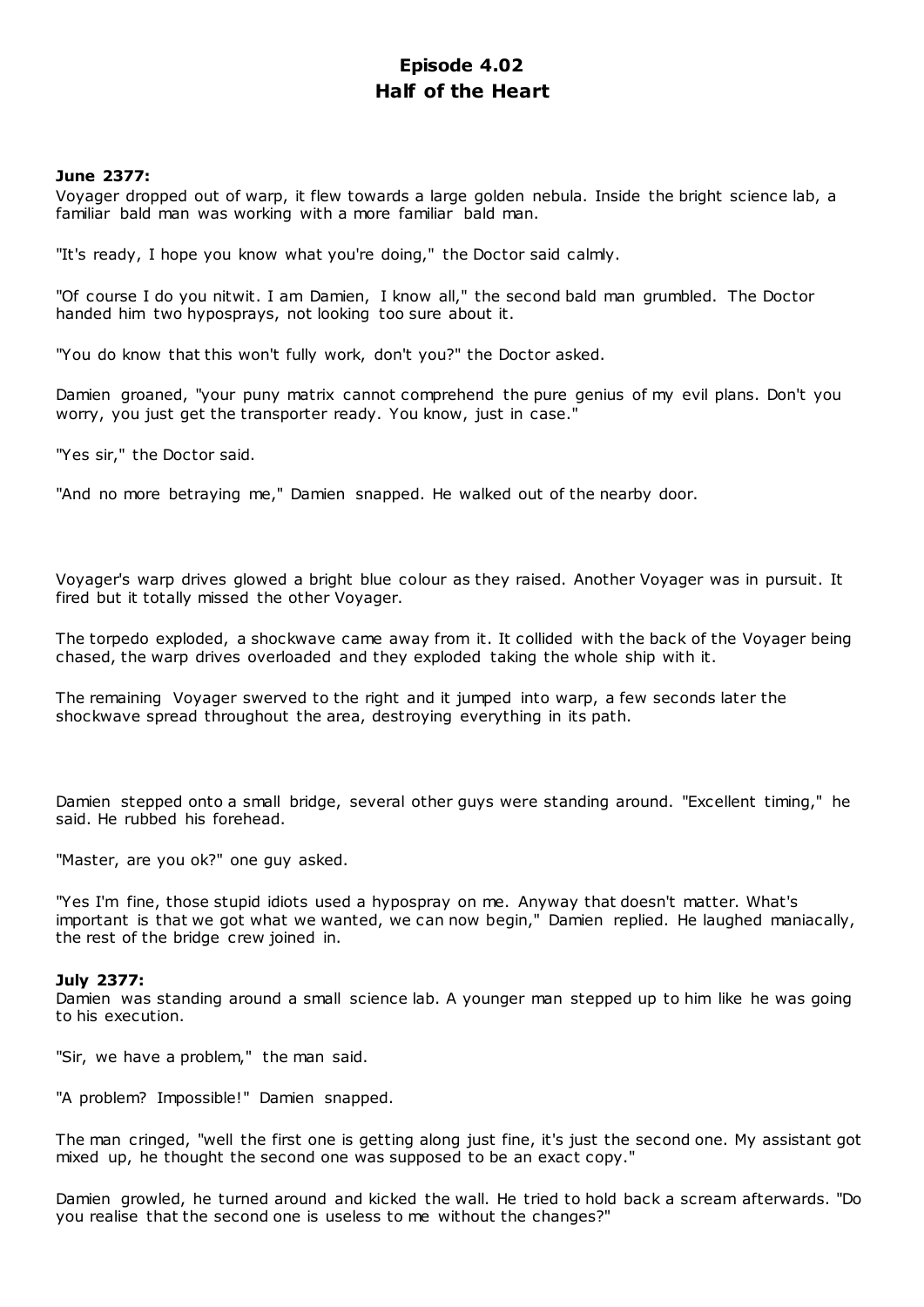"Well not exactly. We could either kill the original or we can try to summon the original past life's warlock powers," the man said.

"Can you do either of them? Can you!" Damien asked loudly.

"The second one isn't impossible, but it's still difficult. The first one, well I can't do it, he's too strong for me," the man replied.

"Then what are you going to do about it!" Damien screamed.

"Um, we could um, start off fresh again," the man stuttered.

"And waste another month," Damien muttered.

"Uh yes sir. I'm so sorry," the man said.

"You should be," Damien said. He turned to leave.

"What should we do with him?" the man asked.

Damien smiled, he turned back to the man. "As soon as he can live outside the chamber, kill him."

"But sir, he can at least be a valuable member of the crew," the man said.

"Like you, ha!" Damien laughed. He shook his head, "no. The last thing I want is to see that face every single day. It just infuriates me when I see him."

"But," the man stuttered.

"Ok ok, I'll kill him. All it takes is one shot from a gun," Damien said.

"Very good sir. Um, we can actually release him tomorrow," the man said.

"Good, I look forward to it. Oh I just thought of something, can you make lots of copies so I can shoot them all?" Damien asked.

"Sir, that's going too far," the man said.

Damien pouted, "way to spoil my fun."

#### **The next day:**

Damien stepped into the lab, he had a large knife in his hands. Everyone stared at him looking worried.

"You lot are too human, come on be more evil," Damien said.

The lead scientist approached Damien. "Sir, he's ready but I must warn you."

"Just let him out," Damien said. He cringed, "does he have something on?"

"Yes sir, of course," the lead scientist replied.

"Good, what was your warning?" Damien asked.

"He may not have the strength of the original, but he is still strong," the lead scientist replied.

"I'm hearing this now, because?" Damien grumbled.

"I believe we already told you that," the lead scientist said.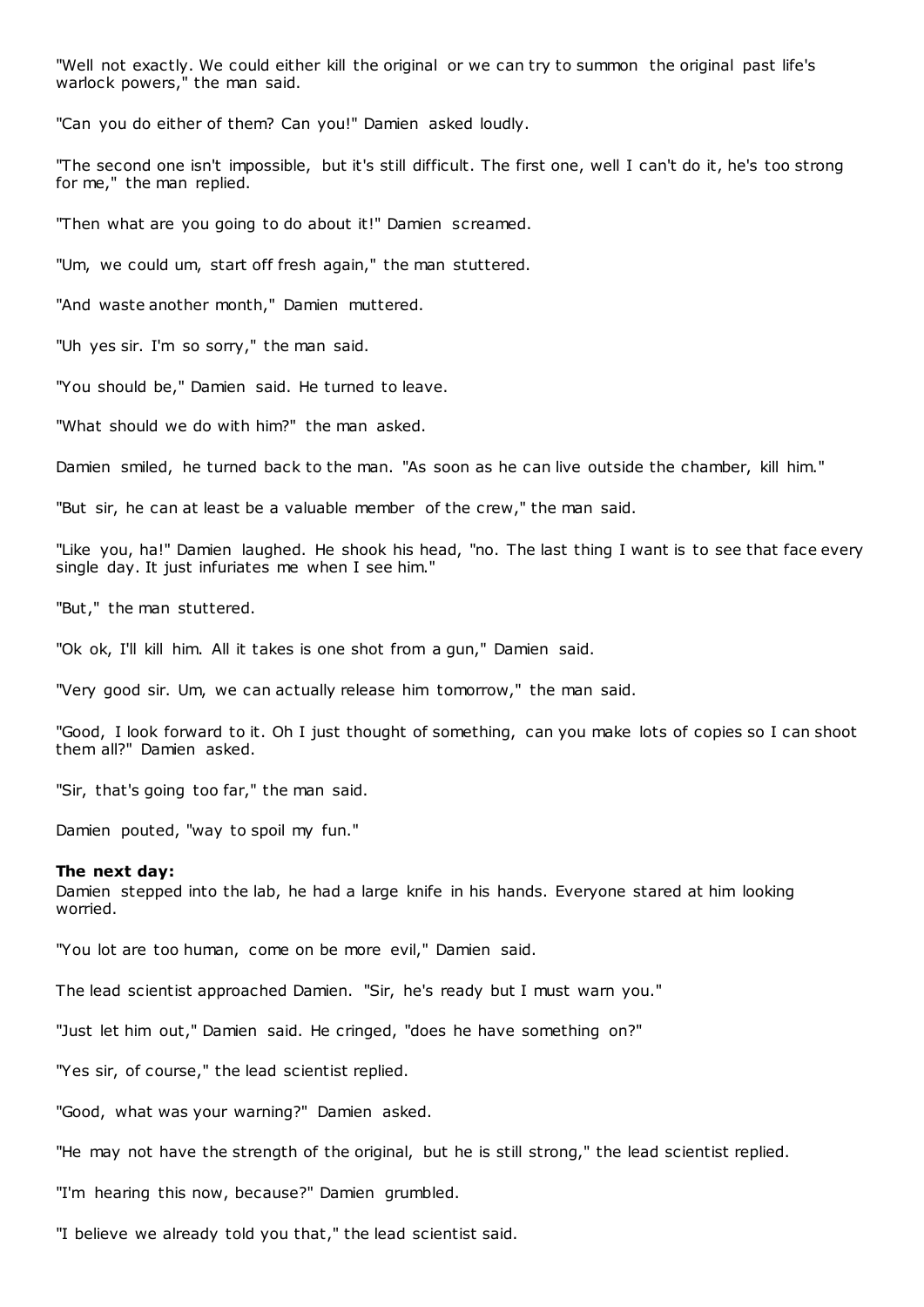"I would have remembered it, now open the chamber," Damien said.

The lead scientist nodded nervously, he went over to what looked like a stasis chamber. Damien stepped closer to it. The lead scientist fiddled with a panel, the chamber door opened. A cloud of what looked like smoke or steam filled the entire room in seconds.

"Now you didn't warn me about that," Damien coughed. There was suddenly a huge crashing sound nearby him. The cloud started to fade away. Damien raised the knife but he felt it being taken away from him.

"Sir, are you ok?" one of the scientists frantically asked.

The cloud fully cleared, the scientists backed off. Damien was now lying on the ground with a cut across his neck. The lead scientist was lying unconscious near the wall.

A guy who looked exactly like James stepped over Damien's body. "What, no birthday presents?"

All of the scientists looked at each other, they all ran out.

# **Present day:**

"Now come on, you can do better than that, don't hold back, give it everything you got," Daniel said. He was all protected with what looked like bike gear.

"Ok, but you asked for it," Lena said. She punched Daniel in the stomach, he cringed and fell onto the floor.

"Great," he just managed to spit out.

Meanwhile Wesley was pacing back and forth, yelling towards James, Sandi and Kevin who were fighting against demons.

"Sandi put more aggression into it! Kevin stop hitting on that one!" Wesley yelled.

Kevin glanced around, "I wasn't, she's just too pretty to kill."

"It's an insentient hologram, just kill it!" Wesley yelled.

Kevin shrugged, he stabbed the female demon in the heart. She disappeared.

"Good, better. James, for goodness sake, put that bottle down!" Wesley yelled.

"Yeah James, give it to me," Lena said. She snatched the Cherry Coke bottle off him.

"Excellent. Emma, keep up with the others... wait, Emma?" Wesley said, sounding confused.

"Um Emma hasn't arrived yet," James said.

"Well if she was on time I'd be worried," Lena said.

Sandi and Kevin finished off the rest of the demons. They went over to the watchers and the rest of the Slayers.

"This is unacceptable, she should be here. She's had the least training out of all five of you," Wesley moaned.

"Lighten up, we have four Chosen Slayers, it's not like a Natural Slayer is going to make any difference," Daniel said, he lit up a tab.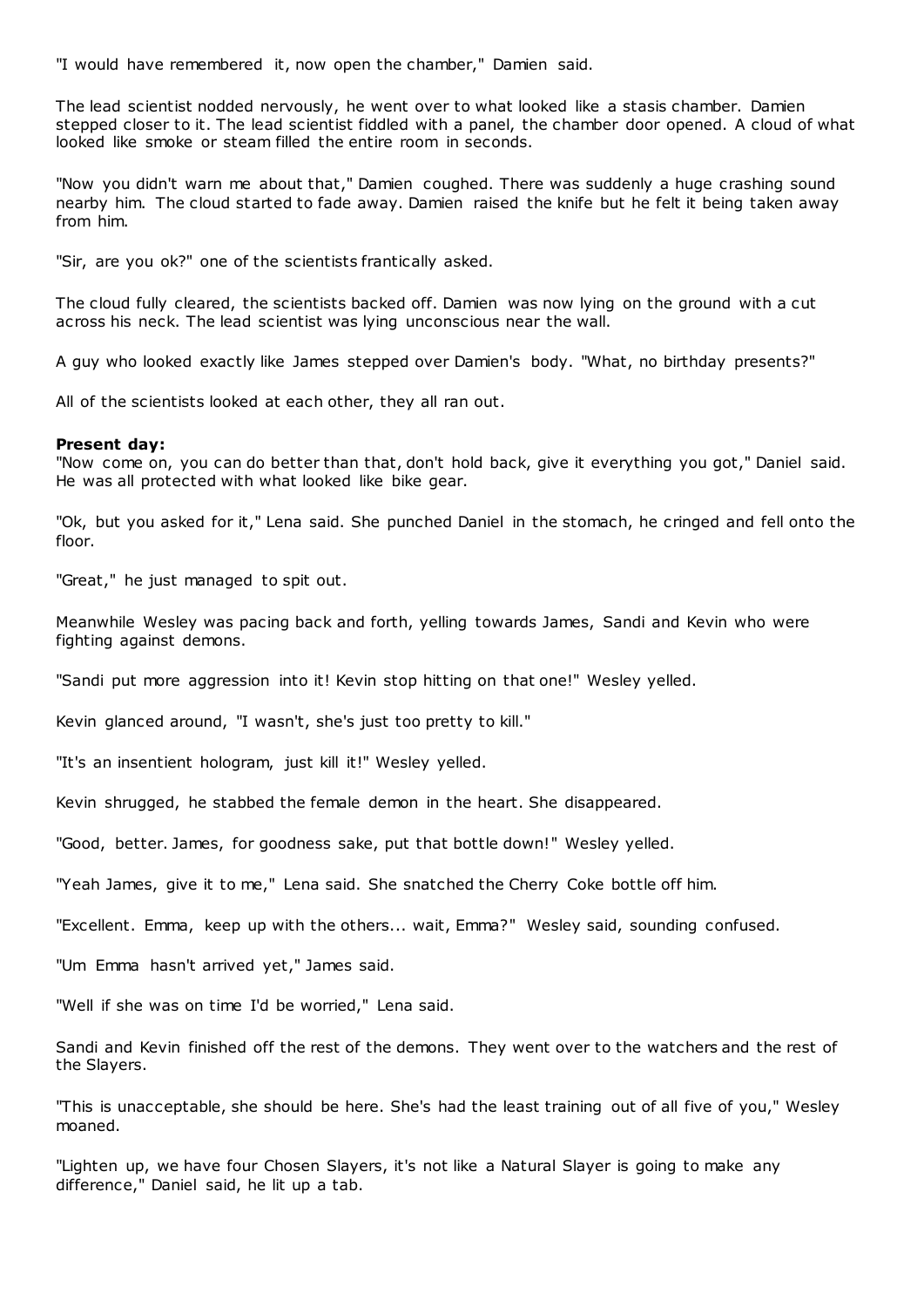"I suppose, but we need all the help we can get. Four Chosen Slayers on one fleet, that's just like having bug spray in only one room in a city infested with Sbaracs," Wesley said.

"Oh you know about those," Lena said.

"It's better than just having two Chosen Slayers on one ship, like it was before," Daniel said. He blew some smoke in Wesley's face.

Emma strolled in. "Hi guys," she said cheerfully.

"What is this, you're an hour late," Wesley snapped.

"Yeah, if I'd known I would have been late for an extra twenty minutes," James said.

"Dear lord," Wesley groaned. He walked off.

# **Meanwhile, on a nearby moon:**

A very familiar girl was standing around a statue, stroking it actually. "Voyager's back in orbit, are you sure you wanna do this?"

"You have no idea what it's like to be the reject, do you? I'm weak and pathetic, like an ordinary human is," a familiar guy replied.

Several alien men came into the room, they stood nearby the girl.

"Don't be too hard on yourself, you have those really cool powers," the girl said.

"But that isn't enough," the guy said.

"Sir Voyager and the Enterprise is back in orbit. Along with the Lillyia Fleet," one of the men said.

"Ah, that's interesting," the girl said.

"They're like vultures, or whatever you call them sir. Supposedly they're back in orbit to get supplies of some sort," one of the men said.

"Perfect, get the chambers ready. I think one of you should take command just briefly, and invite some of their people here for supplies," the guy said.

"Yes sir," the man said.

"And make sure you know who is on that team and don't forget, be careful with him," the guy said.

"But sir, he is an ordinary human, he won't cause any problems," the man said.

"Just because me and him have a different past, doesn't mean he's going to be gentle and innocent. He'll be like me, dangerous. So be careful," the guy said.

"Ooh dangerous, wish I was," the girl said.

"Honey you're too sweet to be dangerous," the guy said.

"We're on it, sir," the man said. He and the others left the room.

# **The Enterprise Bridge:**

Everyone who was there were in their usual places, except Lena. Instead James was sitting on her chair, with his feet up. Lena walked over to him, she smacked his leg really hard.

"Ow, Lena," James moaned.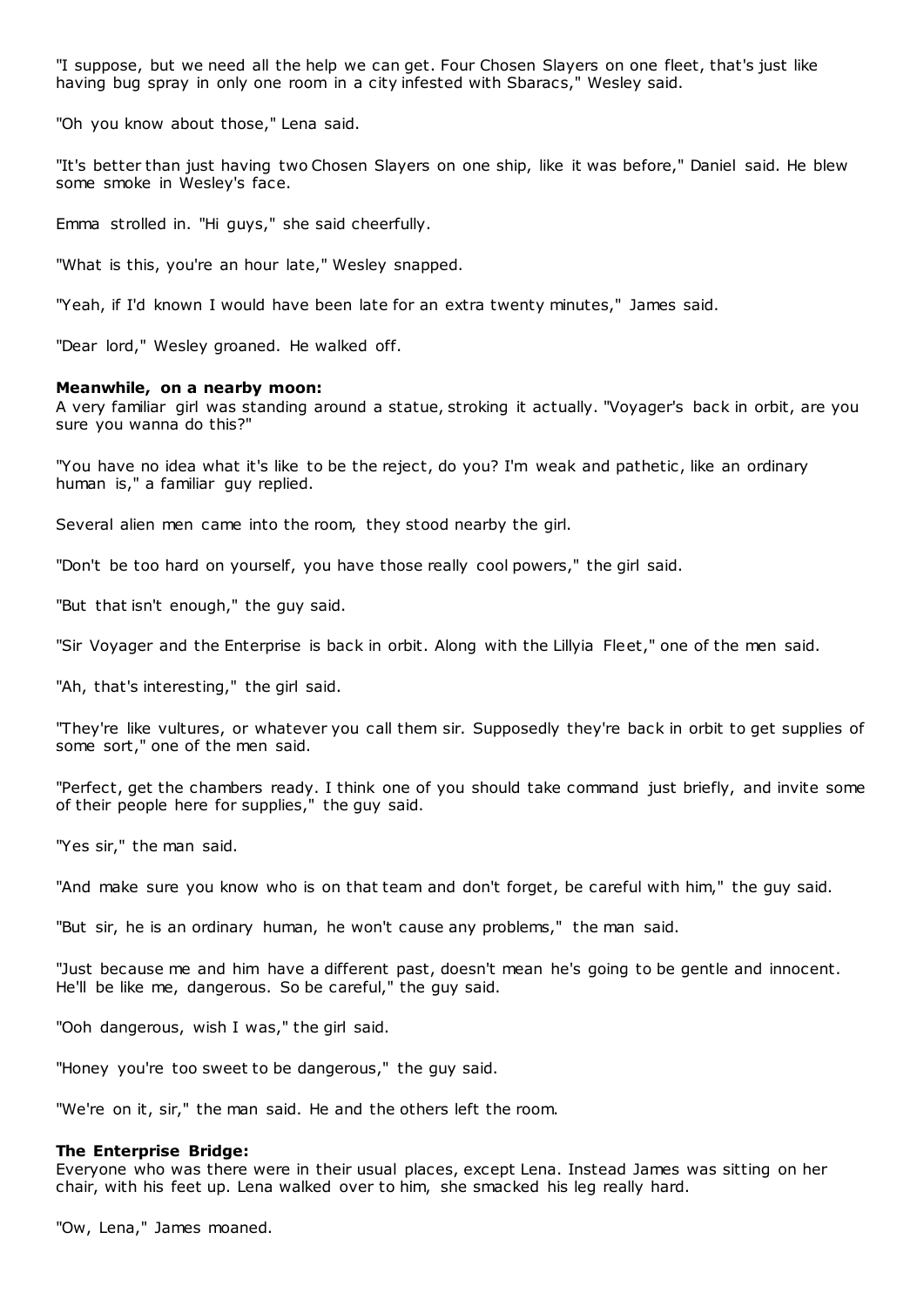"Get off my chair," Lena muttered.

"I told you," Tom said.

James pulled himself out of the chair, he sat in the spare one. Lena sat in her own chair.

"So, has Voyager made contact with the planet?" Lena asked.

"Yeah, they've been told to contact the moon. The people there have lots of supplies," Triah replied.

"Great, so it looks like our job is to sit around and look pretty," Lena said.

"Don't you do that all the time Lena?" James asked.

"You don't know when to stop, do you?" Lena snapped.

"Sorry, it just looked like Tom was going to say it," James said.

Tom pouted, "how did you know?"

"Well Voyager's hailing us," Triah said.

"Well someone's got to look pretty, my mum can't do it," Lena said.

"Ahem," Tom coughed.

"Oh yeah, put them on screen," Lena said.

"They already are," Tom said.

"Oops, hi mum," Lena said.

"I am pretty Lena, where do you think you got your looks from?" Kathryn said angrily. Everyone on both bridges laughed.

"I dunno, mutation perhaps?" Lena replied.

"Slayers are mutants, but then again James wasn't blessed with the good looks mutation like Lena," Tom said.

"Don't listen to him James, he loves you really," Jessie said.

"Oh come on, I'm not the gay one," Tom muttered.

"What do I have to do convince you people that I'm not gay? Do I have to go to a girl strip club or something," James said.

"Not when I'm around you're not," Jessie said.

"Well this is all very nice, can we get back to business," Kathryn said while steam came out of her ears.

"Aaaw," Ian moaned.

"Fine, what's up?" Lena asked.

"We're sending a team down to the moon's surface to meet the leader there but..." Kathryn replied.

"But what?" Lena said.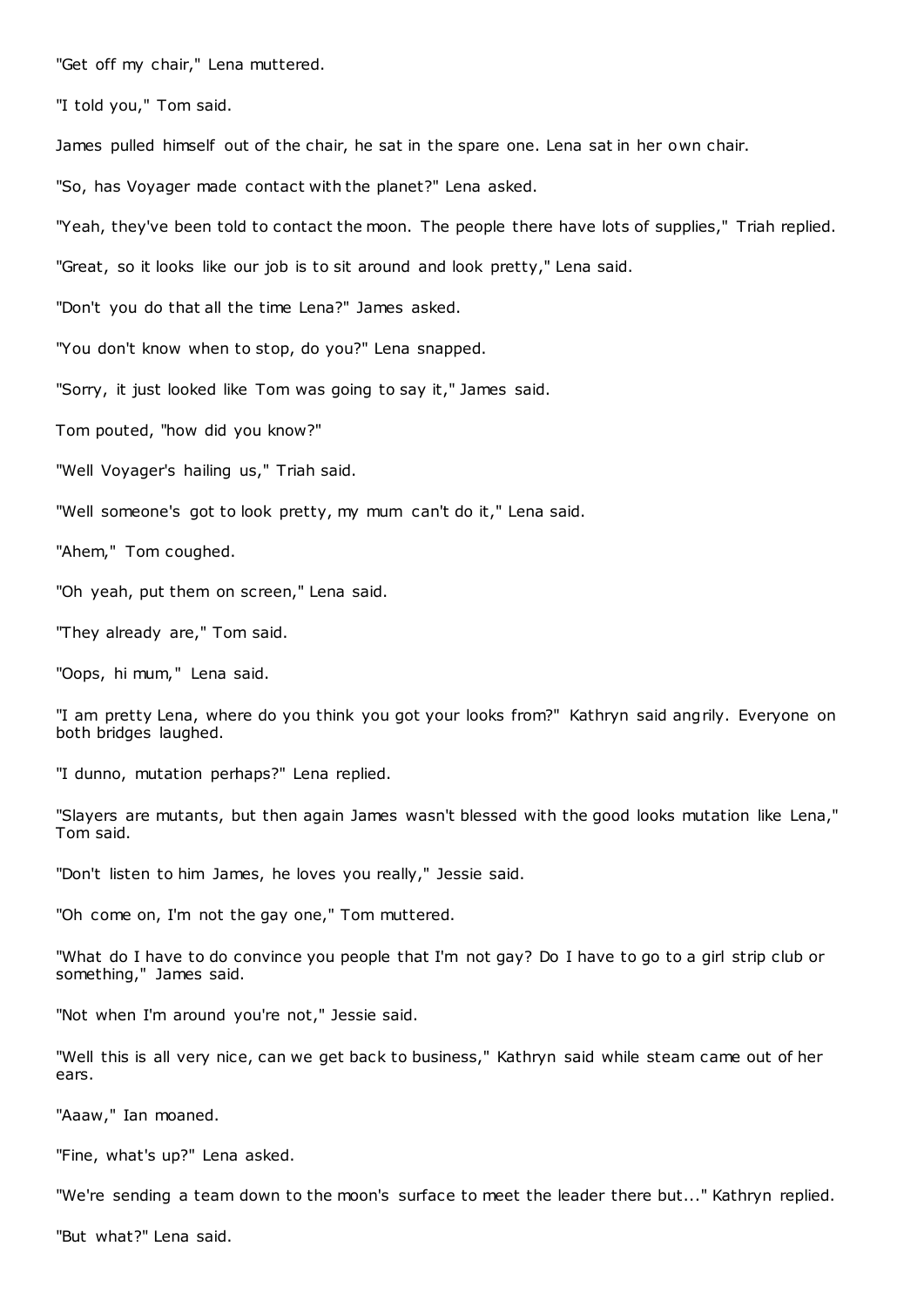"We detected two human lifesigns down there, I figured that we should take the Enterprise lead security team down as well," Kathryn said.

"What's wrong with just Craig's team?" Lena asked.

"What's not wrong with just Craig's team, that's the question," James replied.

"Is it because it's just got unknown crewmembers on it?" Lena asked.

"Noo, it's because Craig's in charge," James replied.

"Look just meet us down there, Janeway out," Kathryn said. The viewscreen went back to the flying through space screensaver.

"James, take other people with you. I have a bad feeling about this," Lena said.

"I know, Janeway's too sober," James said.

"That's not what I meant," Lena muttered.

"Yeah James, use your not very used brain, supply missions always go wrong. Always," Tom said.

"Not always," Bryan said.

"Bryan what did your mum tell you about questioning your parents?" Tom asked.

"Never question mum, always question dad," Bryan replied.

"I should have known she'd say that," Tom grumbled.

"I was only joking, why are people taking me so seriously?" James said.

"Because you've been in some serious episodes, obviously," Triah said.

"Fine whatever. I'll take Kevin, Triah, and Tom," James said.

"Hey, why me?" Tom moaned.

"Hopefully if something does go wrong, you'll be the one who gets hurt," James replied.

"I like that plan," Triah said. Everyone on the bridge who was mentioned headed for the turbolift. Tom was busy muttering under his breath.

#### **The moon's surface:**

Kathryn, Craig and Harry were hanging around outside a tall building. Nearby t hem were several guards.

James, Kevin, Triah, and Tom rematerialised nearby them.

"It's about time, we can go in now," Kathryn said. She lead the group up to the lead guard. After some brief introductions he lead the entire team inside the building.

They all entered a large dark hall. The guards stopped the team near the end of the hall. They all saw one dark figure in front of them.

"So finally we meet. My name is Richard, I prefer Ric ," the figure said.

"Richard, that's a human name. You're one of the humans. How did you..." Kathryn started to ask.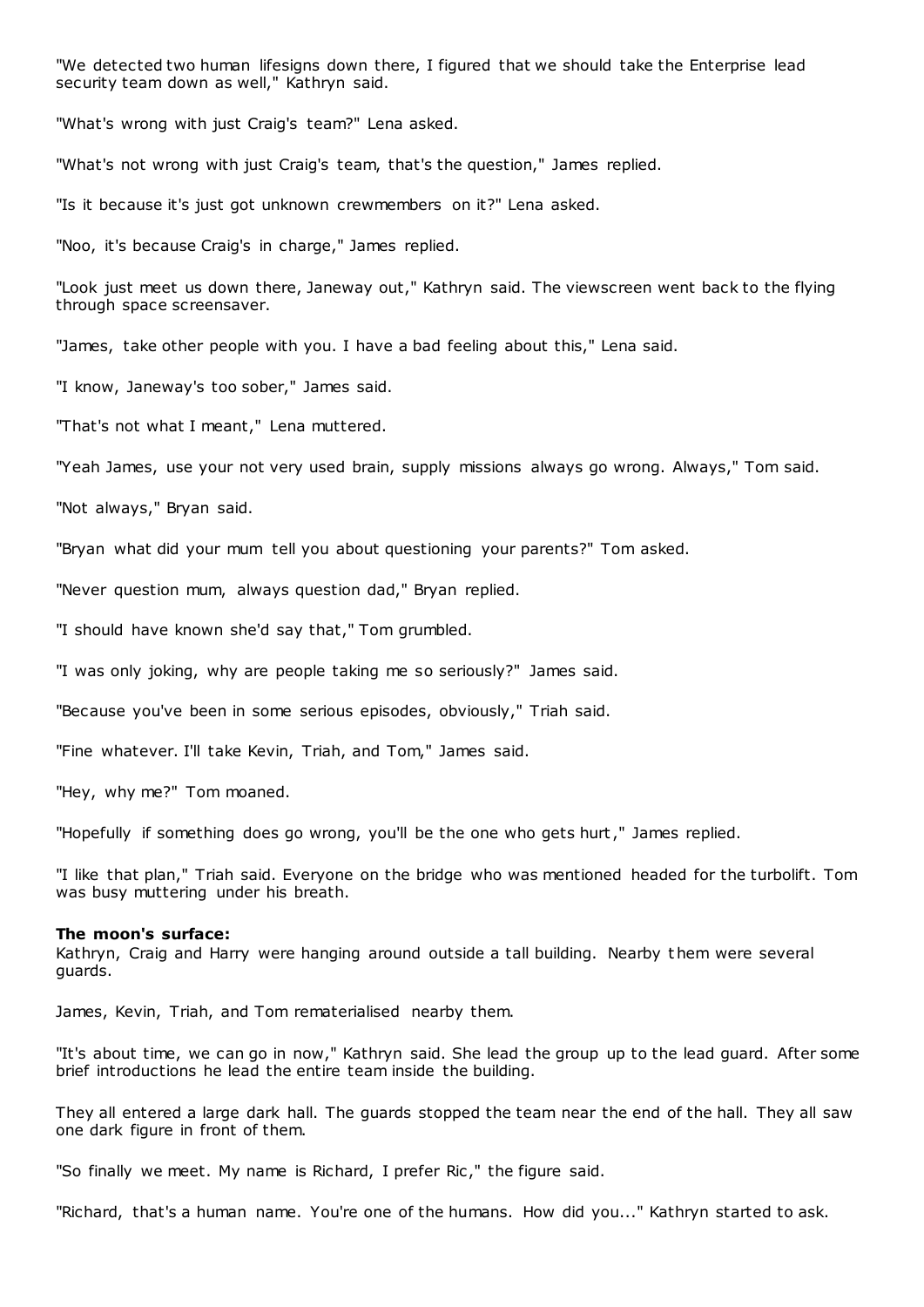"Get here? It's a long story, in a way it's the same story you'd tell if I asked you," Ric said.

"The Caretaker or the Seventh Dimension?" Kathryn said questioningly.

"Both technically," Ric said.

Another figure stepped forward, she stepped into the light. Everyone in the team gasped, she looked exactly like Emma. "Ooh lots of people, can I play with them Ricky?"

"Patricia, no... not yet," Ric said.

"The voice sounds creepily familiar, yet annoying," Tom said.

"Uh huh," Kathryn said nervously.

"How is this possible, Emma is on our ship?" Kevin asked.

"Should we tell them Patty?" Ric said.

Patricia giggled, "yeah, I wanna see this part."

Ric stepped into the light, everyone once again gasped. Ric was in fact the guy who looked exactly like James.

"Oh crap, I didn't say your voice was annoying," Tom said nervously.

"Ok how is this possible? I'd remember giving birth to twins," Kathryn asked, sounding worried.

Ric stepped closer to the group, he eyed Kathryn in disgust. "This is the mother, my god. I was expecting someone a lot older."

"Aaaw, you're the nicer twin aren't you," Kathryn said.

"You must have been one of those teenaged sluts then," Ric said.

"So much for that theory," Kathryn muttered.

"I don't get this, how come there's another me?" James asked.

Ric smiled, "ah, I was cloned from you."

"That explains the other Emma," Tom said.

"Can I play with them now, Ricky?" Patricia asked innocently. She stepped closer to Ric, she took a hold of his arm.

"I told you, not until we've done the procedure," Ric replied.

"What procedure? We only came down for supplies," Kathryn asked.

"Oh your ships will get supplies, we just want something in return," Ric replied.

"Hmm, we're lonely down on this little moon. We just want some company," Patricia said softly.

"Well you can come to our ships, if you want," Kathryn said.

"Um no thanks," Ric said. He clicked his fingers. Everyone in the team froze on the spot. "Begin the procedure," he said.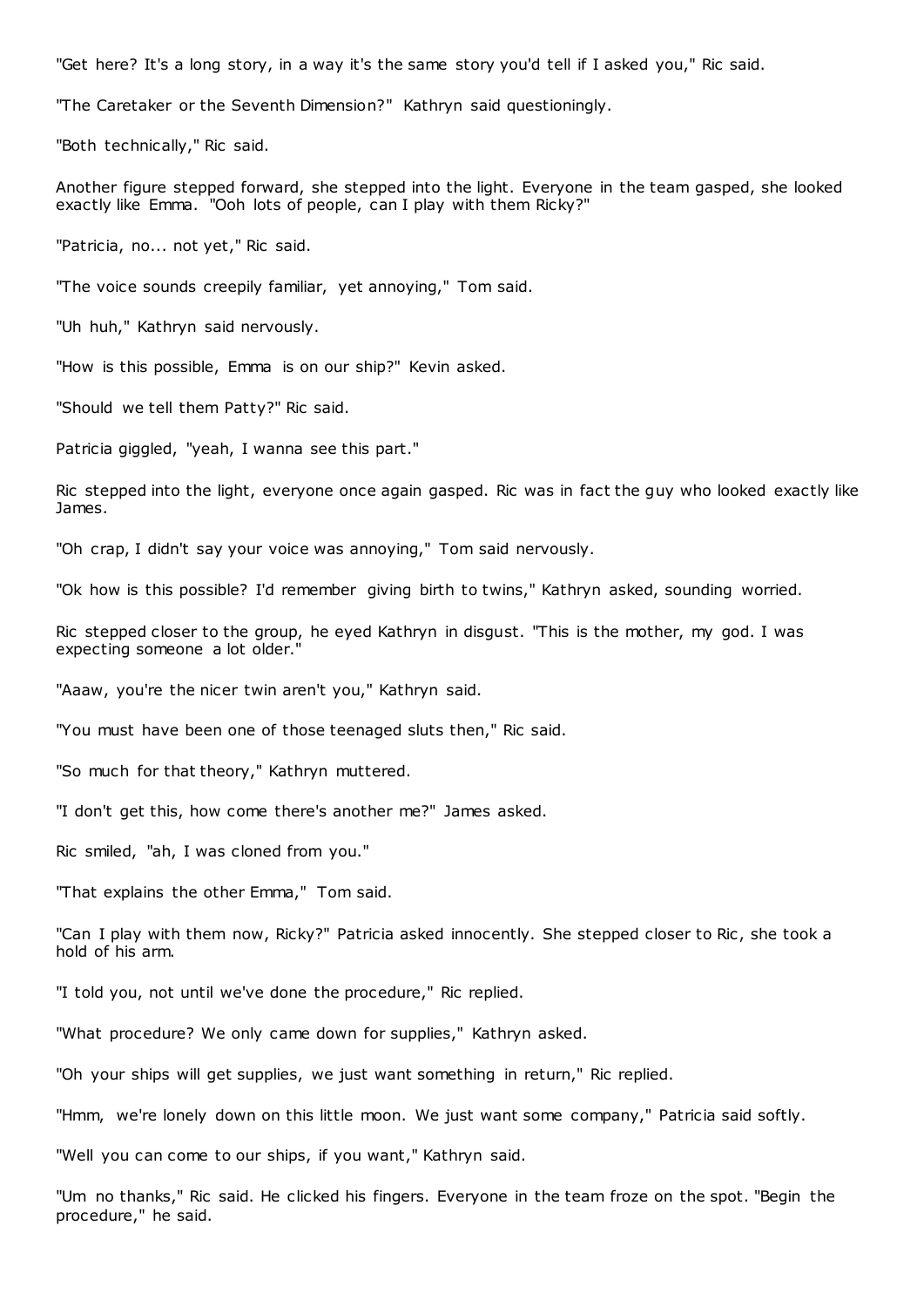"Yes sir," one of the guards said.

# **Voyager's Bridge:**

"The team is ready to come back," B'Elanna said.

"Good," Chakotay said. He headed towards the turbolift.

"Are you going to tell the Captain about all those humans who appeared on the moon?" Ian asked.

"Get me an explanation for it, then it would be a good idea," Chakotay replied. He stepped inside the turbolift.

Ian shrugged, "Kevin was on the awayteam."

"Unless Triah or even Janeway changed their status to desperate, I don't think so," B'Elanna said.

# **Transporter Room:**

Chakotay stepped through the door, he nodded at the transporter chief. The awayteam rematerialised on the pad, only James was missing. In his place was Ric .

Kathryn glanced back at the others, she looked at Chakotay. "Oh look everyone, they have a cuddly bear. A big one!" She ran over, and started to hug Chakotay tightly.

"You guys should know better, never give her coffee," Chakotay snapped.

"God, is this guy always a pain in the arse?" Ric said quietly to the others. He walked out of the room.

Kathryn followed, after blowing Chakotay a kiss. He pretended to catch it, he threw it back at her.

"Gee this place needs some serious cleaning," Triah said. She walked out too.

Kevin made his way over to the chief, everyone else left. "Something is weird, I can feel it," Chakotay muttered.

"Hey, how you doing?" Kevin said to the male transporter chief.

Chakotay's eyes widened, he ran out of the room.

# **Meanwhile on the planet:**

"Come on, wake up you stupid bitch!" James voice yelled over the darkness.

Kathryn opened her eyes, her vision was all blurred. She eventually saw James, Kevin, Tom and Triah hovering over her. James slapped her in the face.

"Wake up!" he yelled.

"Yes I'm awake," Kathryn mumbled. James continued to slap her anyway.

"Um should we stop him?" Kevin asked.

"Meh," Tom replied.

Kevin shrugged, he grabbed a hold of James' arm and tried to pull him away.

"Oh fine," James groaned. He stood up, and walked away.

Harry and Tom pulled Kathryn to her feet. "Where are we?" she asked.

"Well it looks like a prison," Harry replied.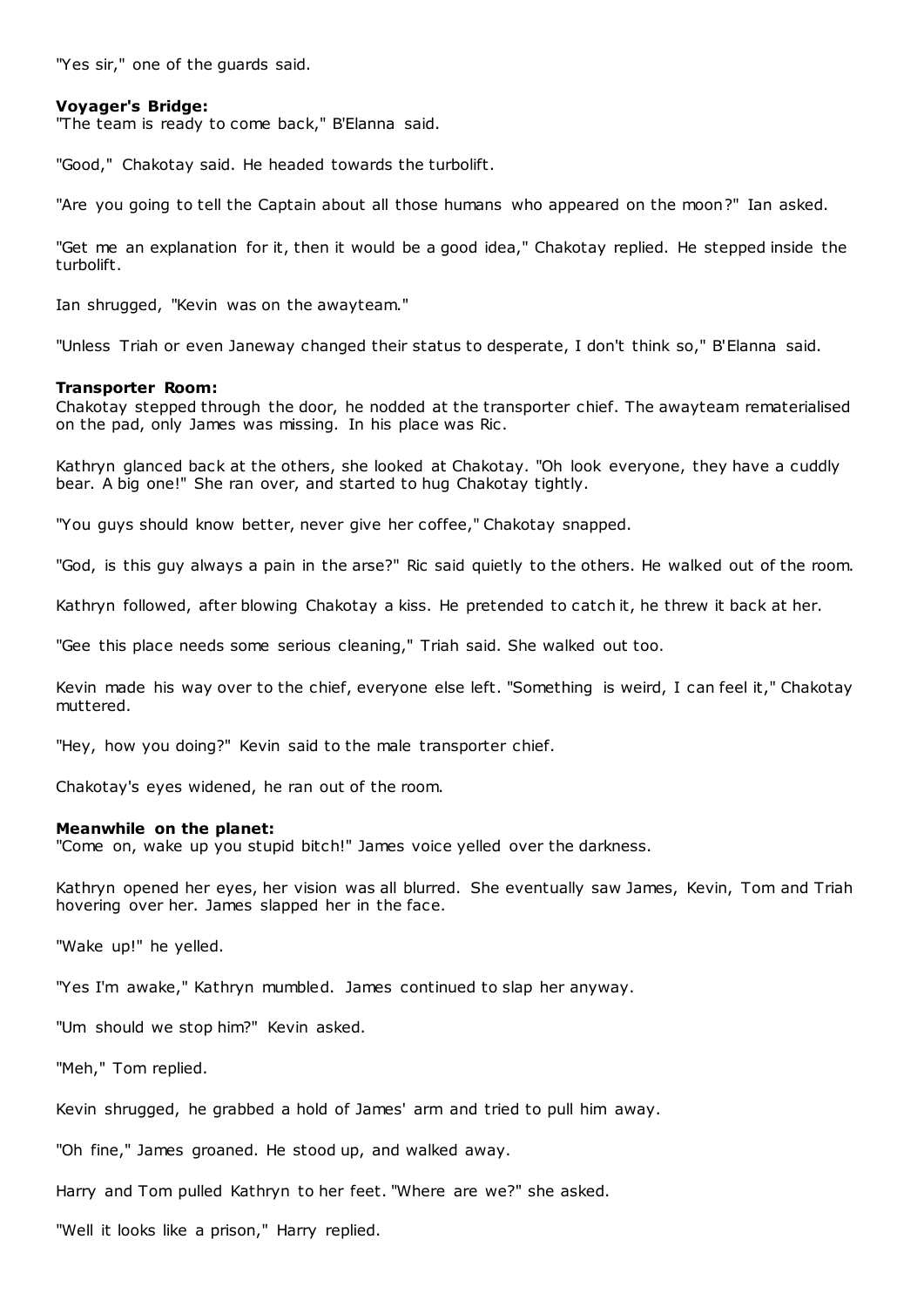"Ok but why did James and Emma's twins put us here?" Tom asked.

"I dunno, but something isn't right," Kevin replied.

"What, you think a clone of me is something right?" James said questioningly.

Tom tried to keep a straight face, he glanced around. "Someone hold me back."

"No no, hold me back," James grumbled.

"No, we want to see Tom hurt, I'm bored," Craig muttered.

"Thanks a lot," Tom muttered.

# **The Bridge:**

Chakotay was sitting in his chair doing a log, while Ian and Kathryn were in their usual places.

*Commander Chakotay's Log Supplemental: Ever since the awayteam has come back from the planet, well five minutes ago, they have been acting strangely. Well only Kathryn. I mean the Captain, and Kevin were different. But if my instincts are right, they all are acting weird wherever they are. All except James that is, he was still making comments about me and stuff. I am not a pain in the arse, that's for sure.*

"I'm thirsty," Kathryn said. She reached down and pulled a flask out of her bag.

# *Well at least Kathryn's drinking coffee, that's normal... wait that doesn't smell like coffee.*

Kathryn slipped a few tea bags into the flask, she waited a while before drinking from the flask.

"Um, I'm going for a walk," Chakotay stuttered as he stood up.

"Ok teddy," Kathryn said. Chakotay rushed into the turbolift.

# **The Enterprise, bridge:**

Chakotay rushed out of the turbolift, he leaned on the banister. "Lena, where is Tom?"

Lena looked up at him, "I dunno, he lost his temper when I told him his hair was a bit out of place."

Bryan turned around, "it was odd, but funny."

Chakotay raised his eyebrow, "no it's not. I just got onto the Enterprise when a security team bumped into me. They said that somebody was wrecking stuff in Tom and B'Elanna's quarters. I checked the computer, B'Elanna was in Engineering."

"It was only out of place by one hair," Lena muttered.

Bryan pulled an annoyed face, "I hope he didn't go in my room. I just got a guitar."

Lena groaned, "go on, check if it's ok."

Bryan stood up, he headed for the turbolift. Chakotay took a hold of his arm, "get back to work kid."

"Dad, I run this bridge," Lena said.

"Yes well, I know we're not moving anywhere but you need a pilot at all times," Chakotay said.

"But my guitar," Bryan moaned. He sat back down in his chair.

"Well I ain't got anyone at opps either, is it such a big deal?" Lena said.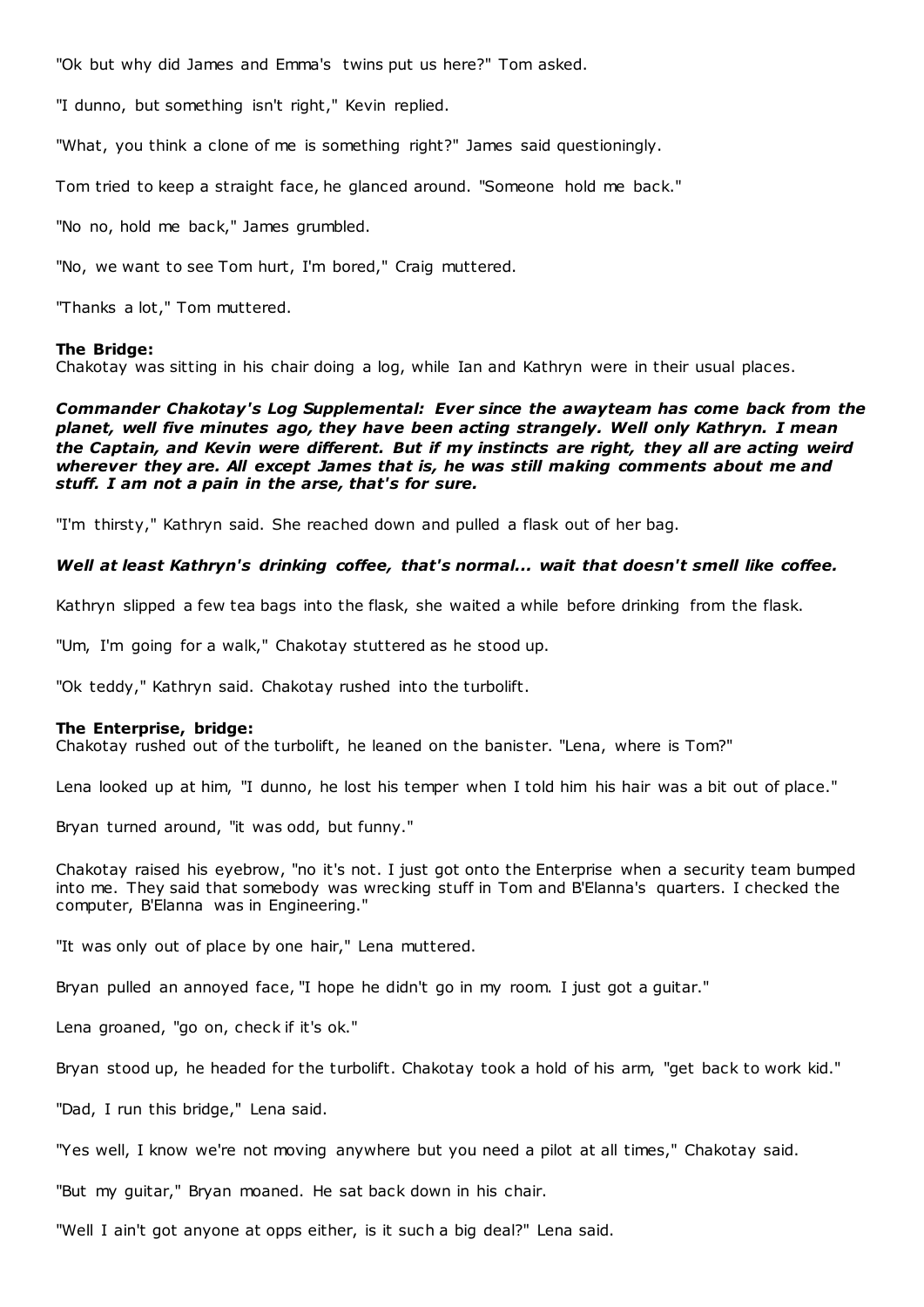Chakotay glanced towards opps, he glared back at Lena, "why not?"

Lena shrugged, "Triah said she would be right here, she was busy."

"Busy with what?" Chakotay asked.

"Cleaning I think," Lena replied.

# **Triah's Quarters:**

The door chimed. "Come in!" Triah called.

Chakotay stepped into the room, he immediately tripped over a huge pile of clothes on the ground. As he stood up again he gasped in horror. "Oh my god, the room is...

"Clean I know, it's about time. It was really dirty," Triah said. She used a feather duster to knock over a glass of pop, it went all over the sofa.

Chakotay stepped backwards, the door opened again. "You know, I'll come back later."

"Ok," Triah said cheerfully.

Chakotay grinned nervously, he took one more step backwards. The door closed in front of him.

# **Meanwhile:**

Duncan ran out of one of the classrooms, he quickly turned the nearby corner. He bumped into Ric . "Oh, hi dad," he said nervously.

Ric groaned, "oh that's just great."

"I'm not missing school again I swear, the clocks have just gone forward. You mustn't have been told," Duncan stuttered.

Ric smiled in a devious way, he knelt down in front of Duncan. "Missing school are we?"

"No, I told you, evil clocks gone forward. It was such a waste," Duncan replied.

"Let me tell you something. When the people who work for me skip duty, I punish them," Ric said.

"Ok I punish myself, I'll go and visit my grandma," Duncan said.

"That's not good enough," Ric said. He hit Duncan across the head, and stood back up. "Run along now." He continued down the corridor.

Duncan put his hand over his head with a huge pout on his face, he ran off in the opposite direction.

# **Enterprise Bridge:**

Chakotay rushed back out of the turbolift, "Lena, we need to organise a meeting in your conference room."

Lena stood up, "what, why?"

"Something is going on, the awayteam is acting strangely. Well most of them are," Chakotay replied. "And your mother's turned our Conference Room into her brewing room."

"I'm not surprised, they didn't come back with any supplies either," Lena said.

Bryan turned around, "dad only lost his temper, what's the biggie?"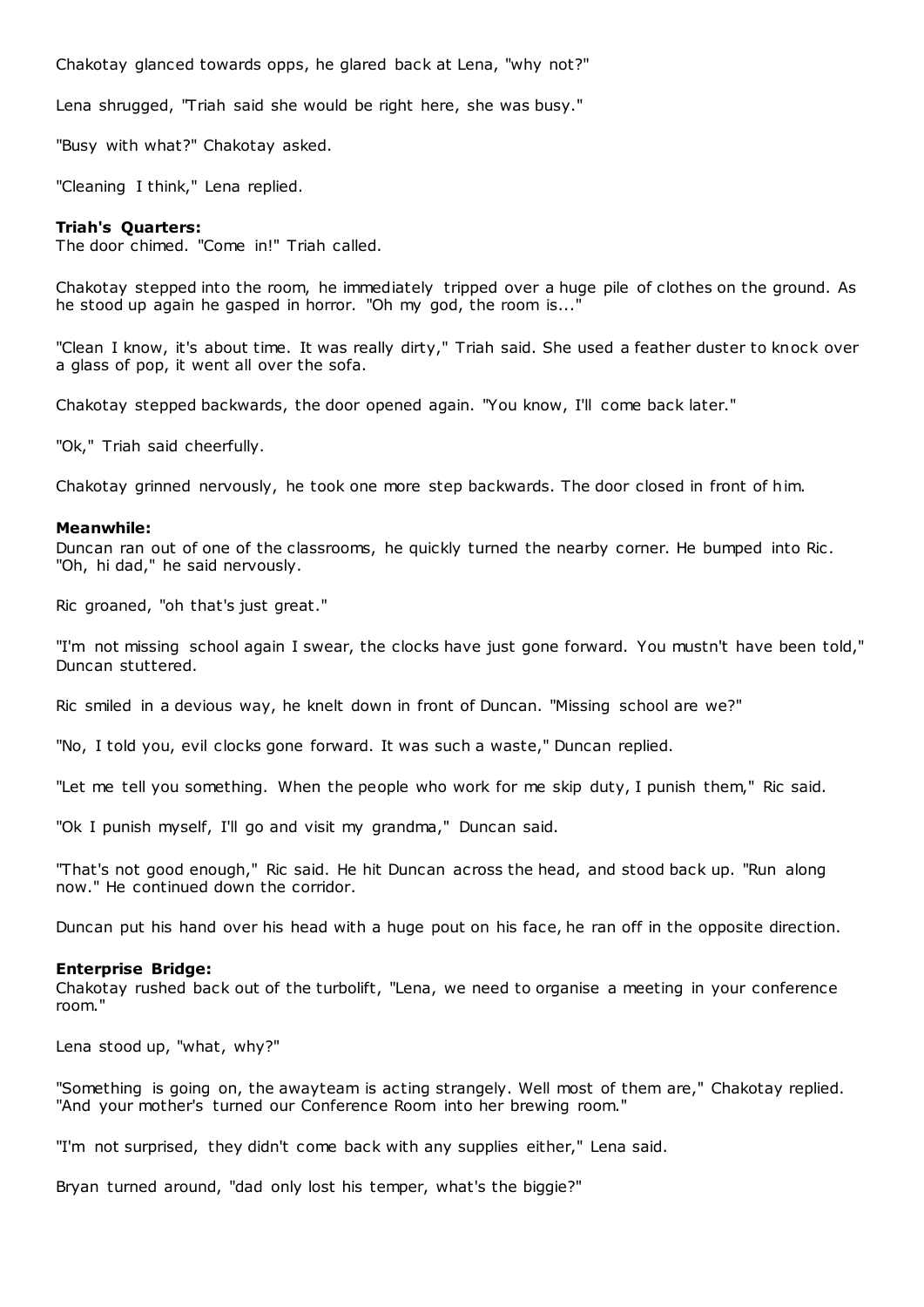Chakotay tried to keep calm, "Janeway's drinking tea, Kevin was chatting up a guy, Triah thinks dirty is clean, you should see her quarters. Oh and I just saw Craig and Harry."

"Oh my god," Lena muttered.

"Yeah, what's up with them?" Bryan asked.

"They were dueling with swords," Chakotay replied.

"Dueling? Over what?" Lena sniggered.

"Whoever wins the fight to the death gets the hand of Naomi," Chakotay said.

Everyone stared blankly at him. "Naomi?" Lena said slowly.

"Uh huh," Chakotay replied.

"To the death?" Bryan said questioningly.

"Uh huh," Chakotay replied, getting more annoyed by the second.

"Shouldn't you stop them?" Lena asked.

"I tried, I got this," Chakotay replied. He showed off his hand, which had a massive cut on it. "I called James' security team, but all I got for a response was 'f off monkey...' uh, I'm not finishing that off."

Lena tried not to laugh, "um, that's nice. Did you ask Craig's team?"

"They're there already, that's how it started. They were fighting over Neelix's hotpot earlier, the team showed up and... well you know the rest," Chakotay replied.

"Were they trying to get the other to eat the hotpot?" Lena asked.

"No, now can we please have that meeting, without the actual awayteam?" Chakotay asked.

"Sure, but as far as I can see James is the only one that seems to be acting normally," Lena replied.

"Ok, I'll repeat some of the stuff James said to me, after the monkey comment," Chakotay said. Bryan burst out laughing, Chakotay glared at him. "Forget it. James is acting strangely too."

Jessie looked up from her station, "what's, what?"

Everyone glanced at her. "We've mentioned Tom, James and several others and now you speak?" Lena said in disbelief.

Jessie looked embarrassed, "I fell asleep ok. Someone should take this new chair away from me."

"You haven't seen any other members of the team since they came back?" Chakotay asked.

"Nope," Jessie replied.

"Not even James?" Chakotay said questioningly. Jessie shook her head.

"Yep, James is acting weird too," Lena said. Jessie looked confused.

"Just get everyone but the team at a meeting in ten minutes, Lena. I'll do it if you don't," Chakotay said.

"Ohno, how will I cope if that happens?" Lena said sarcastically.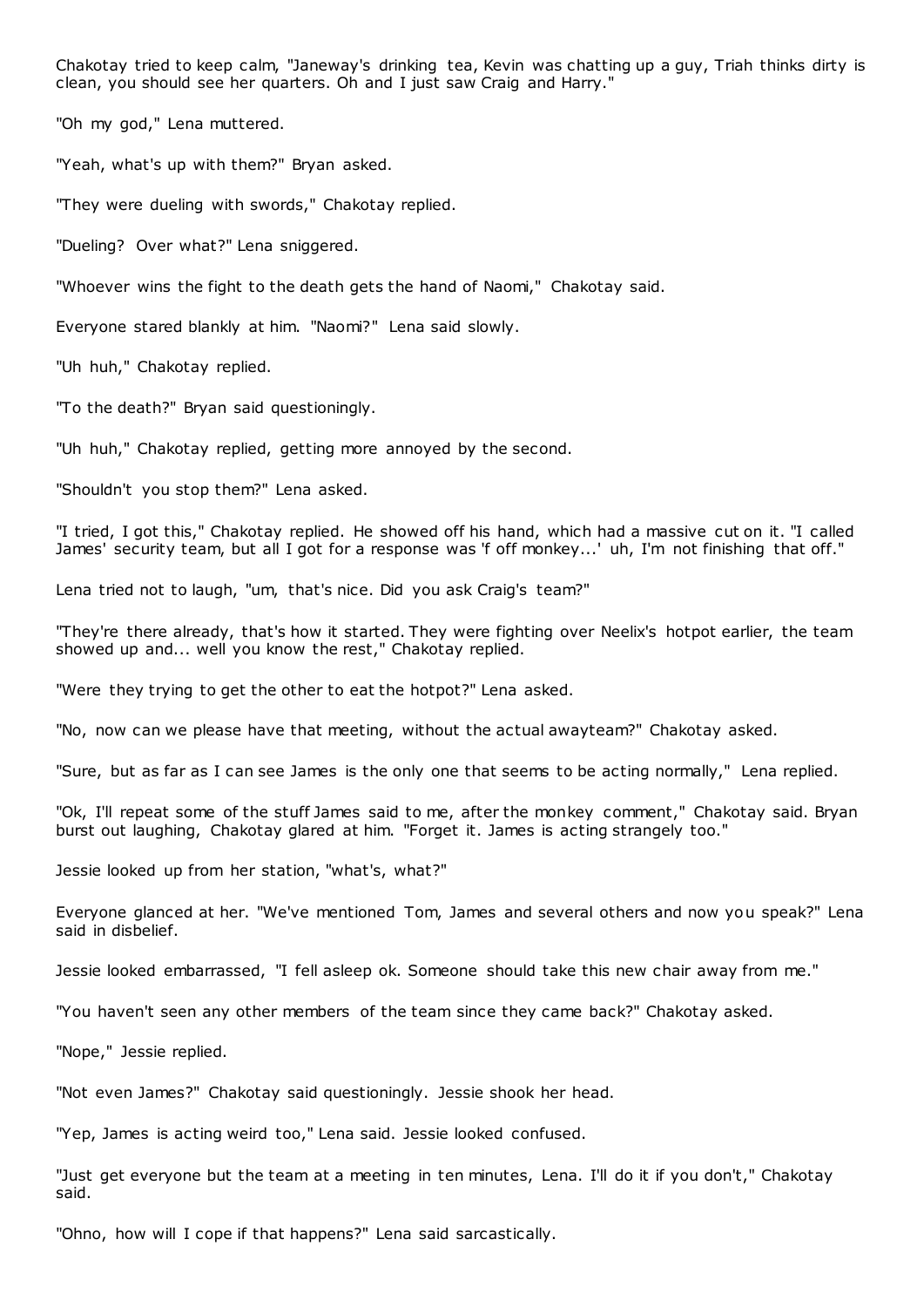"If James doesn't see me often, that means he's acting weird? You're just trying to justify yourself, surely," Jessie muttered.

"Uh huh," Lena giggled.

Duncan ran out of the turbolift. He rushed over to Jessie. "Mum, you're not going to believe what dad just did."

"Told someone else that they sleep with monkeys," Chakotay muttered. Bryan burst out laughing again.

Duncan pulled a face, "wouldn't they smell, and snore? And the bed would have hair everywhere."

"I hope he doesn't have any idea what Chakotay meant," Lena muttered. Bryan continued to laugh.

Jessie rolled her eyes. "What did dad do?"

Duncan rubbed his head again, "he hit me."

"What!?" Jessie exclaimed. Everyone but Duncan jumped a mile when she did.

"Ok I admit that I tried to skive school, and he caught me. But instead of just telling me off or something, he hit me," Duncan said.

Lena leaned on the nearby bannister, "that doesn't sound like James at all."

Chakotay smiled, "told you so."

Jessie stood up, "I don't care, either way someone is going to get a beating of a lifetime for this." She stormed out.

"Woah, no wonder dad is scared of that woman," Bryan muttered.

"Is he scared of me?" Lena asked.

Bryan grinned, "oh yeah."

"Good," Lena said.

#### **Meanwhile, the Mess Hall:**

"You are not going to get her this way," Harry sneered. He revved up a chain-saw.

"You'll get her over my dead body," Craig grumbled. He revved up a chain-saw too.

Naomi rolled her eyes, "I can't believe this is happening."

Evil C glared at her, "well help me out here, for god's sake!"

Naomi laughed, "yeah right. Like I'm going to help you stop a fight in my new top. I could get blood on it."

"God forbid. Look just act like an airhead to distract them, hopefully one may drop a chainsaw and I can have it," Evil C said. Naomi stared at him with her eyes wide. "Yeah like that, just aim it at them."

"Aim what?" Naomi asked.

Craig and Harry started swinging the chain-saws at each other like they were swords. Sandi walked over to the two, "do you mind, I need to concentrate."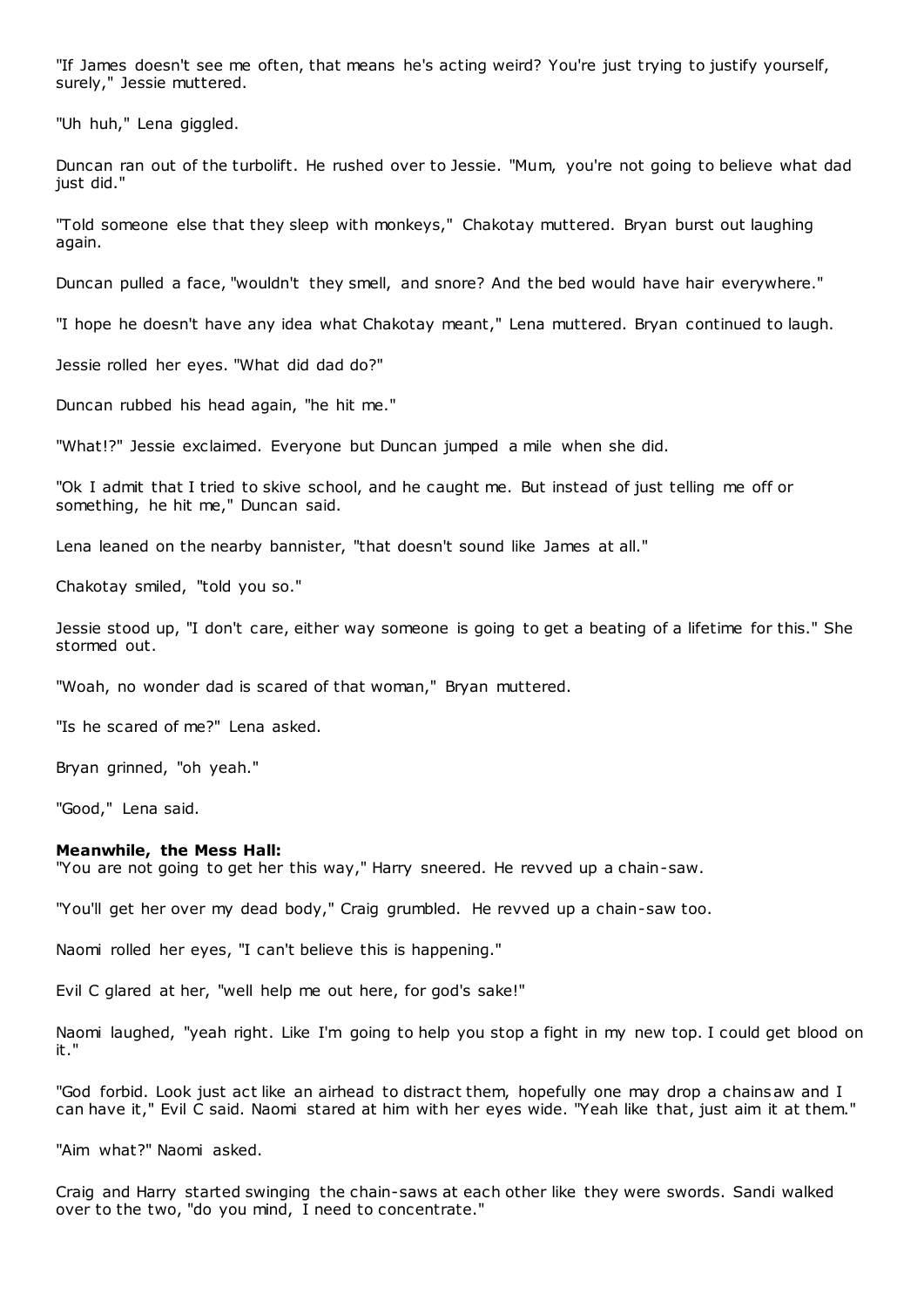"Shove it sweetheart," Harry muttered.

"I need to cook today's lunch, I can't..." Sandi grumbled.

"Go away, or we'll serve you with the stew," Craig snapped.

"Uhoh," everyone but the duelers stuttered. Nearly everybody headed for the nearest exits.

Sandi lost her temper finally, she kicked Craig's chain-saw out of his hands. She then managed to grab Harry's, snapping it in half as she did. The two stared at her looking scared.

"Bye," they both said, they ran out of the room.

Evil C knelt down to pick the chainsaw still in one piece, after turning it off that is. "Thanks."

Sandi turned around, she smiled sweetly, "you're welcome." She went back to the kitchen.

"Woah, she's on something, get my meaning," Naomi said.

Evil C shook his head, "don't anger the easily angered Chosen Slayer. You could get a top ripped."

Naomi gasped, "no way!" They both disappeared out the door.

#### **Deck 7:**

Ric, Craig and Harry were standing nearby one of the turbolift doors. Ric was busy telling the other two off.

"I don't want some dumb blonde cloned, or some ginger nut either," Ric was saying.

"The ginger one was a telepath," Harry said.

"I don't give a... what, telepath? Ok, get her. The point is, I want you to try to get a hold of Patricia's twin, and the Slayer's sister. We could kill her after the cloning process too," Ric said.

"But sir, when are you going to kill your double?" Craig asked.

"Soon, I want to choose some new clones for myself," Ric replied.

"So sir, you want Patricia and the Slayer's sister, anyone else?" Harry asked.

Ric smiled evilly, "yeah, I want the girl who Damien created after me. We'll see who's the best."

"You want a clone of her?" Craig said questioningly.

"No, I just want to kill her. Happy?" Ric said.

"Oooh, can I take the pretty blonde girl for the cloning thing? Please oh please?" Harry asked.

Ric pulled a face, "hell no."

"Ok, fine," Harry mumbled.

Craig put his hand up, Ric rolled his eyes. "What!?"

"You said you wanted the Slayer's sister, right?" Craig said.

"Yes," Ric said.

"Well, we don't know what she looks like," Craig said.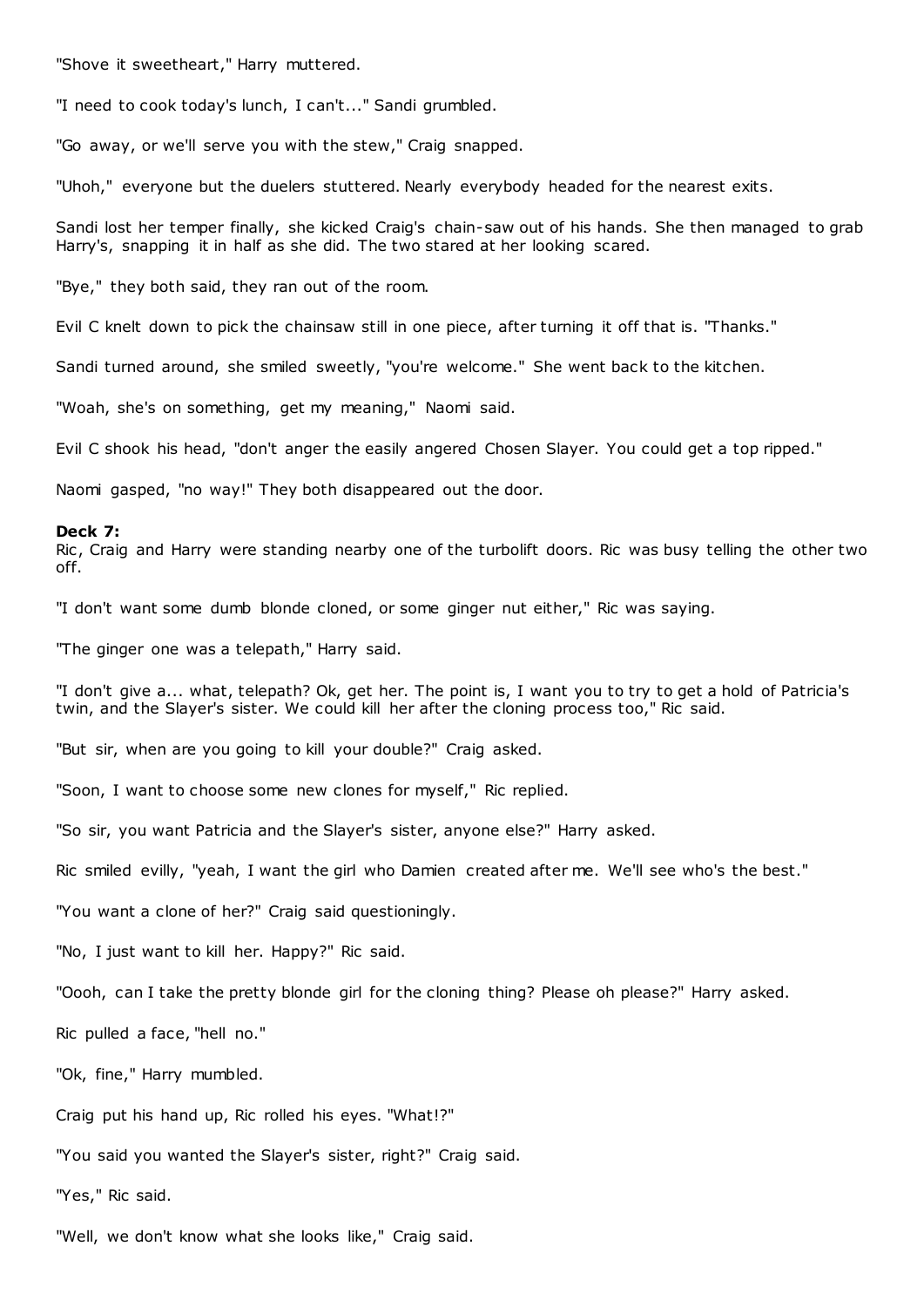"You'll know, she'll look like the girly version of the Slayer we have or something," Ric said. Harry looked confused, "but we already have you sir... oh crap." He ran off. Ric narrowed his eyes, "I'll kill him later. What was I thinking?" "Yeah sir he's a moron, he tried to take my blonde girl," Craig said. Ric groaned, "good for him." He looked impatiently at Craig, "go, go!" He nodded, then ran off too. He bumped into Jessie, squealed and ran away quicker. "Wuss," Ric muttered. He pulled a face as Jessie walked up to him. "What, what do you want?" Jessie narrowed her eyes, she punched Ric in the face. "That's what I wanted, thank you." Ric placed his hand over his face, "why do I get the feeling that I know you?" Jessie smiled sweetly, "why do I get the feeling that you're not who you look like?" "Is it that obvious? Gee, maybe I should have wore a disguise," Ric said. "Who are you?" Jessie asked. Ric smiled deviously, "you were part wrong. I am who I look like, sweetheart." "Then who am I?" Jessie asked, folding her arms. "A stupid bitch who just punched me for nothing," Ric replied. Jessie smiled again, she punched him in the face again. "Wrong both times. Minus two points." "Really, I thought I was dead on," Ric said. "Now again I'll ask, who are you?" Jessie asked. "Ok, my name is Ric, short for Richard but that's a wussy name," Ric replied. "Ok Richard, why are you in my husband's body, or something?" Jessie asked. Ric pulled an annoyed face, "it's Ric ." Jessie punched him again. "Ok ok, ow you punch like a man." "Want another one?" Jessie asked sweetly.

Ric rolled his eyes, "fine. I'm not possessing anybody's husband. Frankly I'm not surprised my other half is married, I'm such a good looker, don't you think? Oh of course you agree with me, it wasn't the personality, for him anyway."

Jessie stared blankly at him, "ookay, can I punch you again?"

"No, but that's all you're going to know. Can't let you ruin anything," Ric replied.

"Ok, I doubt that. First things first, other half?" Jessie said questioningly.

"Yes, other half. Get lost lady," Ric muttered. He put his hands up just as Jessie tried to punch him again. He took a hold of her arm, and pushed her into the wall.

"I can't now," Jessie said.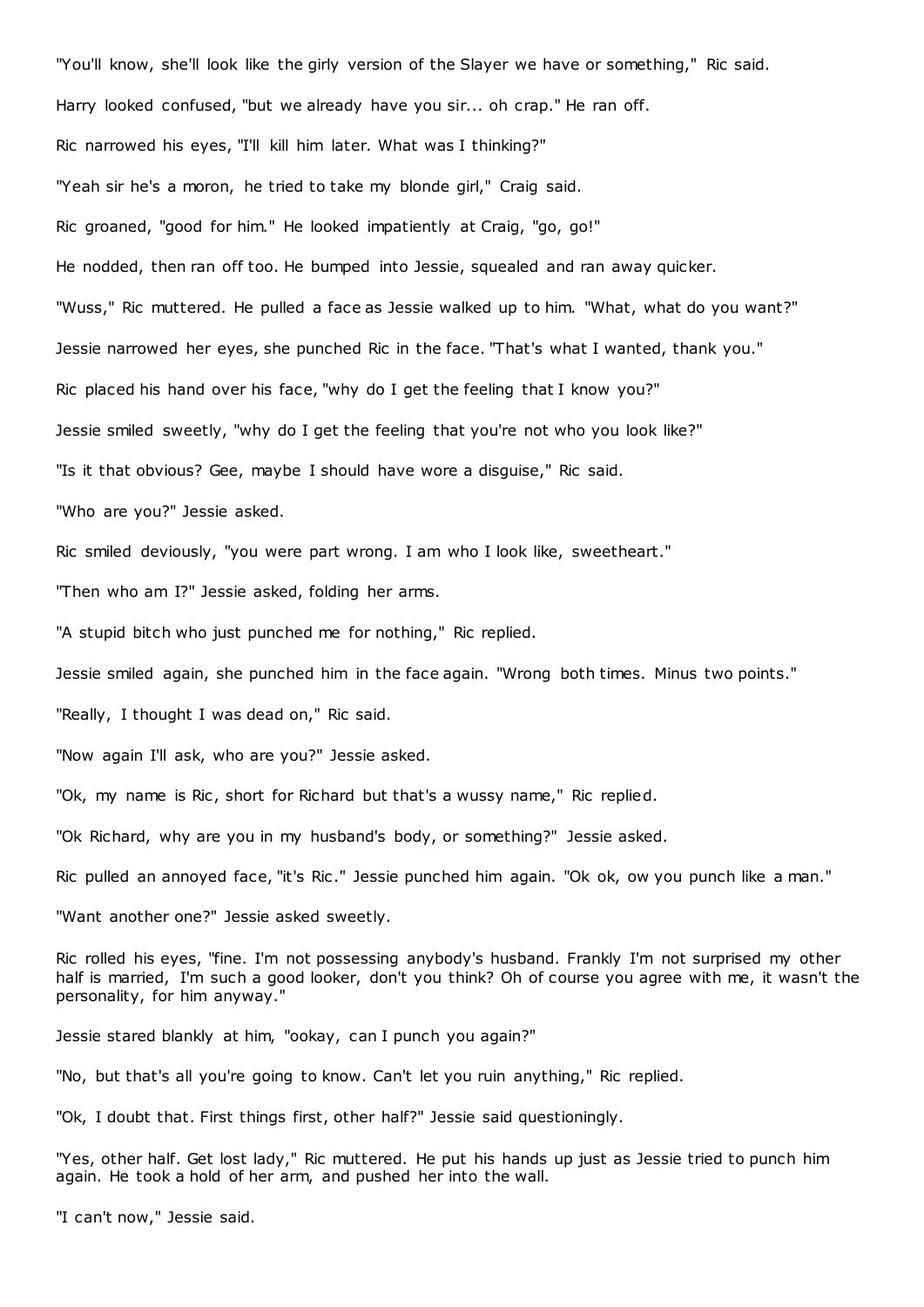"Shame, I'm really disappointed. Ok why the sarcasm, I do want to get rid of you," Ric said.

"Well since I'm here, you can tell me what's going on," Jessie said.

"Ok but it comes with a price. You either have to die, or come with me somewhere," Ric said.

"I could kick you," Jessie said.

"No sweetie, I'm not telling you anything if you hurt me," Ric said.

"Sweetie? Well that's nice, now just tell me," Jessie said.

"Ok but I will kill you afterwards," Ric said.

"I'd like to see you try, go on," Jessie said.

Ric stepped away from her. "I am a clone."

"A clone, I thought Slayers couldn't be cloned without killing the originals," Jessie said.

"You think that they just die, like a click of a finger or something?" Ric said. He laughed, "no, they can be cloned but the clones cannot get the strength unless they kill the originals themselves."

"Damien was the one who said it. Besides, somebody suggested cloning the Slayers and he acted like he'd never thought of it," Jessie said.

Ric laughed, "of course, I was such a failure he would have done anything to get rid of me. Since he couldn't, well I guess he could have made himself forget it. He can't be imperfect you know."

"Can't be? I thought he was anyway," Jessie said.

"So did I," Ric said.

"So let me get this straight, and correct me if I make a mistake; Damien tried to clone James entirely but noticed there was no Slayer strength in you, so he abandoned you?" Jessie said.

Ric shook his head, "no you silly girl. He didn't want another one of him, he wanted somebody who he could pass off as a lost relative or something. When I killed him I checked his database. He had all these spells to make people have false memories and crap like that. All just so he could get what he already had in the first place, a Slayer or two."

"Great, so why are you here?" Jessie asked.

Ric stepped closer to her, "because... oh that's right, I can't tell you the rest."

"If you're going to try and kill me, why not?" Jessie said.

"I'm not a monster, you and him are married, there's kids. Don't want to leave anymore bratty orphans do I?" Ric said. He pulled what looked like a tricorder out. "Hey it's me, beam me down." He smiled as he dematerialised.

Jessie shook her head, "he's so stupid." She walked off down the corridor.

# **Enterprise's Conference Room:**

Emma and Lilly rushed to join the remaining senior staff at the table.

Chakotay was sitting at the front next to Lena, who had her feet up. Chakotay slapped her leg, she glared at him and slapped him on the arm.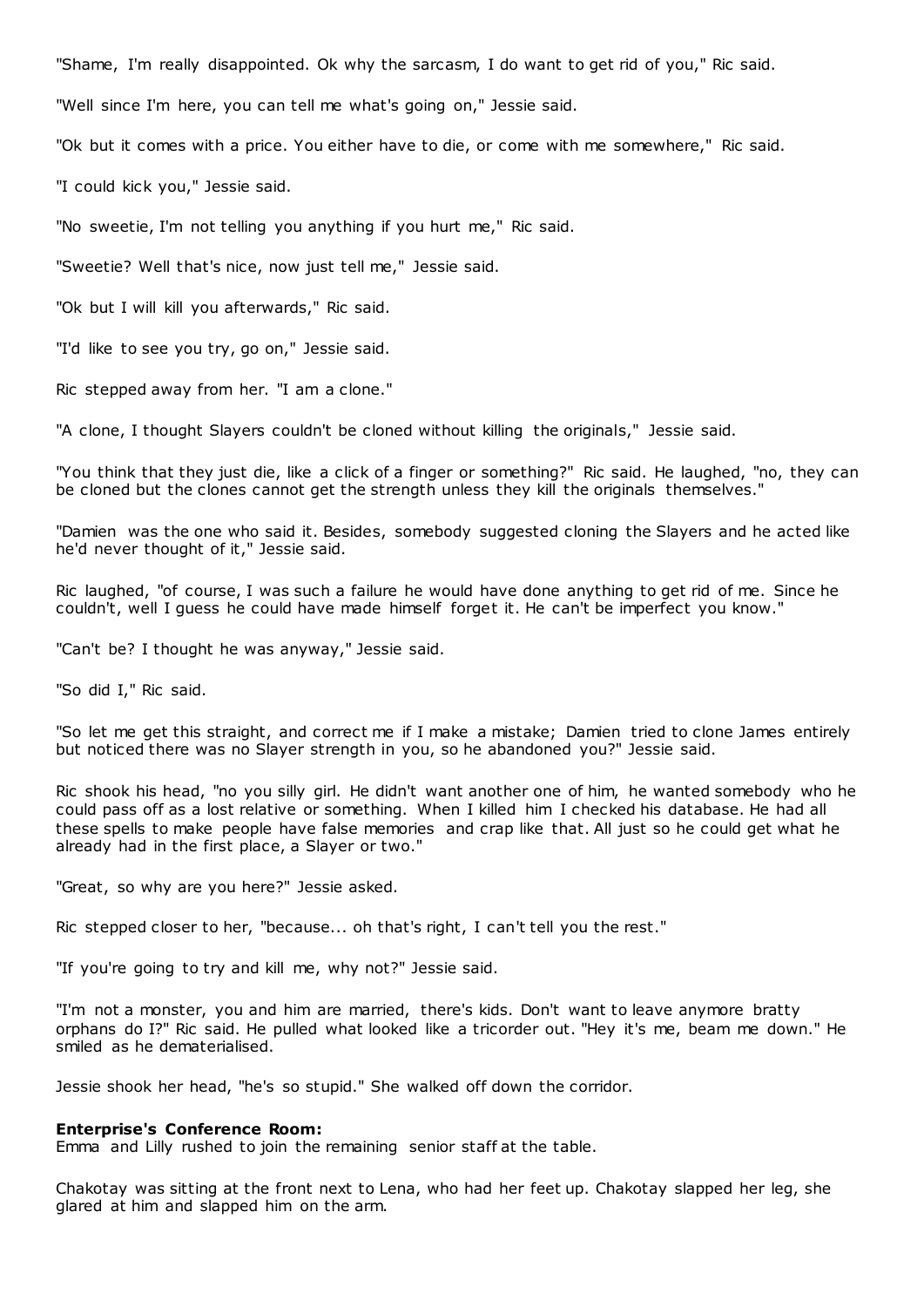"Ow, Lena, get your feet off the table," Chakotay snapped.

"It's my ship, my table," Lena said.

"Fine. Start the meeting since you're the boss," Chakotay said sarcastically.

Lena smiled, she put her feet down and leaned on the table. "Ok people, we have a bit of a situation here."

"Tell me about it, I can't remember the last time I had a drink," Emma said.

"What's wrong with that, you're giving up alcohol?" Lilly asked.

"A drink of Cherry Coke," Emma replied.

"I know, I'm sure the main supplies have gone," Faye said.

"Look, that's another crisis we'll solve later. I'm talking about what happened to the awayteam," Lena said.

"Oh that," Faye muttered, looking repulsed.

Emma giggled, "two guys fighting over you, you're a hit with the men lately."

Faye glared in Emma's direction, "shut up."

"Anyway I'm thinking it may have happened when lots of humans appeared on the moon just before transport," Chakotay said.

"Yeah, we never solved that did we?" B'Elanna said.

"Any theories?" Chakotay said questioningly.

"Seventh Dimension?" Emma suggested.

"No, not again," everyone moaned.

Emma pouted, "god sorry."

In: "Richards to Conference, which jackass thinks I'm not a main castmember anymore?"

Chakotay rolled his eyes, "you're a regular Ian, now is there a reason you called?"

"Sucks doesn't it?" Lilly commented in Emma and Faye's direction. They frowned in confusion.

In: "Fine. Yeah there is, several crewmembers from the Enterprise have gone to the planet."

"Which ones?" Lena asked.

In: "Lemme see, Janeway, James, Triah, Kevin, Harry, Tom, Craig, Naomi, Yasmin..."

"Get them back!" Chakotay commanded. Lena coughed, glaring at him. "Now's not the time."

In: "I can't. They've put a shield around the building."

Lena frowned, "wait, what happened to our shields? Are we beaming through just our own this week?"

"No, they should be working," B'Elanna muttered. Everyone turned to her. "They fixed the problem this morning. Faye replaced one of the shield emitters."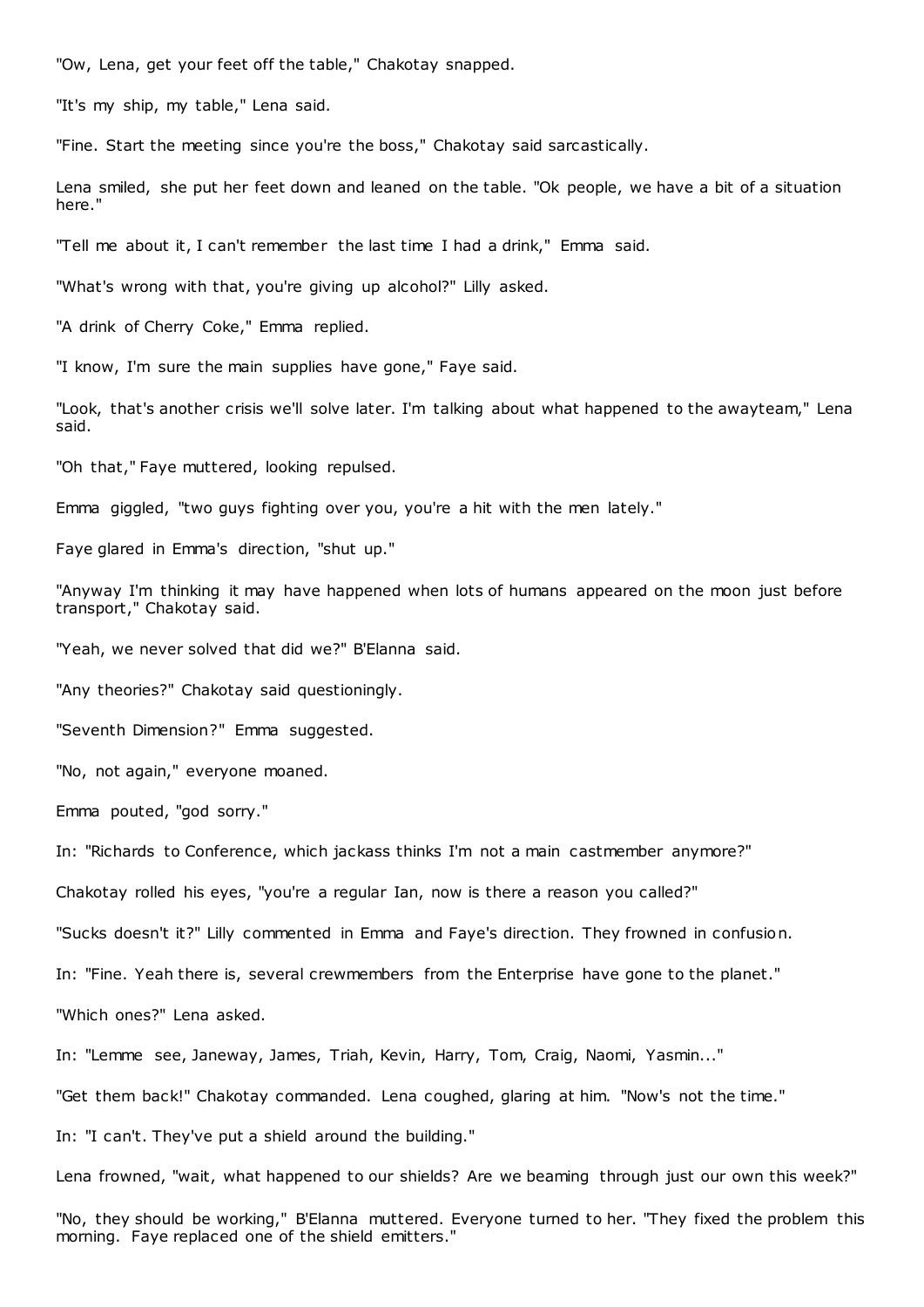Faye frowned as she tried to remember if she did anything wrong, for once she couldn't come up with anything. "No. I got the emitter from Engineering, you know that one that was lying in the storage near the warp core."

B'Elanna facepalmed, "was that the warp core shield emitter?"

The colour in Faye's face drained, "oh."

"You fool," Chakotay groaned, also doing his own facepalm.

"God, never mind. I get why some of them have gone back, but why Naomi and Yasmin?" Lena said.

Jessie ran into the room, she stopped to catch her breath. Everyone turned to stare at her. "Clones," she managed to blurt out.

"Clones, of course. Wait, clones?" Chakotay said.

"I located James' commbadge, and I found some guy who looked like him but it wasn't him. It was a clone," Jessie said.

Nikki's face lit up, "ooh there's two?"

"He went down to the planet," Jessie said, ignoring Nikki.

"Ok, if he's a clone, then is the rest of the team clones?" Chakotay asked.

"I don't know. This guy was cloned before Yasmin supposedly. He was the reject. He didn't tell me directly but he wants to kill James," Jessie replied.

"Well we know why Yasmin's down there now. He might be jealous her," Lena said.

"Naomi, two of them were fighting over her," Faye said.

"Firstly you, why didn't they take you?" Emma asked.

"It's obvious," Faye replied.

Chakotay groaned, "time out people, we need to solve this. James was cloned back when Damien had his first host I'm guessing, right?"

"It must have been when we destroyed the Seventh Voyager ship," B'Elanna said.

"Leaving a bigger puzzle, how the hell did the clones survive that?" Lilly said.

"That doesn't matter. We need to figure out why the other members of the team are acting differently too," Chakotay said.

"Maybe the James clone got lonely," Emma said.

"He's called Ric by the way," Jessie said.

"Ok whatever," Emma muttered.

"She may be right. Maybe Ric got onto an escape pod before we arrived on the scene, and maybe took some of the cloning technology with him. He could have cloned our people when they landed on the planet," Chakotay said.

"Oh god," Lena muttered.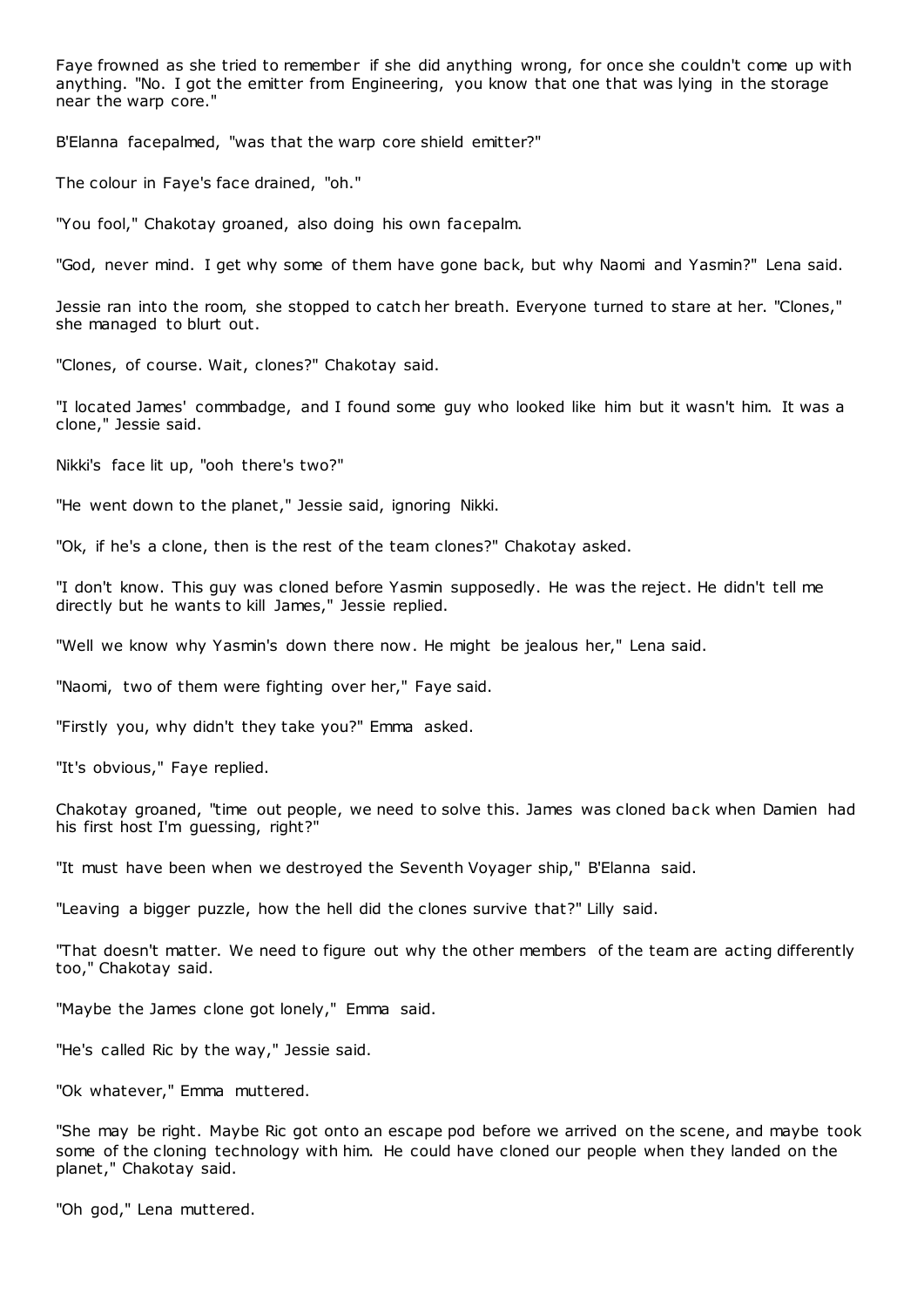"What?" Jessie said.

"Hundreds of humans appeared on the planet before we transported our so called team back, does this mean there's hundreds of Kevins, and Janeways?" Lena said.

Everyone turned pale, "hundreds of Janeways?"

Chakotay was the first to shake it off, "who says we get rid of this colony?"

"After we get the originals back, obviously," Lena replied.

"Hang on, ain't that murder?" Lilly asked.

"We've blown up other ships, this is no different," Lena replied.

"Hurray, mass murder," Emma said sarcastically.

"Has anyone got a better idea? These clones can just as easily replace us and if any aliens, and future enemies get a hold of them god knows what'll happen," Chakotay said.

Lena stood up, "ok that's settled. I'll send a team down."

"Great plan, if a clone of James can just kill him and become a Slayer, then the same will happen to you," Jessie said.

"Like a plain clone of me could kill me," Lena said. "Ok, I'll send a small team to the surface, get the originals off the colony and we blow it up from the inside."

"Fine, who'll go?" Chakotay asked.

"Me, Jessie, Emma and Daniel," Lena replied.

"Daniel, you mean that blond watcher?" Emma questioned.

"When he's not droning on and teaching us crap lessons, he can be a good fighter," Lena replied.

"Maybe when he had his memories, what if he's forgotten how to fight?" Jessie asked.

"We don't want anymore clone ammo or whatever in this team. A watcher will be no good to the clones," Lena replied.

"Lena, don't you think you should think about this a bit longer?" Chakotay asked.

Lena rolled her eyes, "no, we need to act not think."

"Fine but..." Chakotay said.

"No buts, I hate that word," Lena said.

#### **The planet, the prison:**

Two guards stood by the door, pacing back and forth. They each held what looked like old phaser rifles, with a trigger instead of buttons. The awayteam were huddled in a group, discussing something.

"Are you sure this is a good plan? No we need another plan," Craig said.

"It'll work, but I have this feeling I've used it before," James said.

"You can't be this crazy twice in one lifetime," Tom said.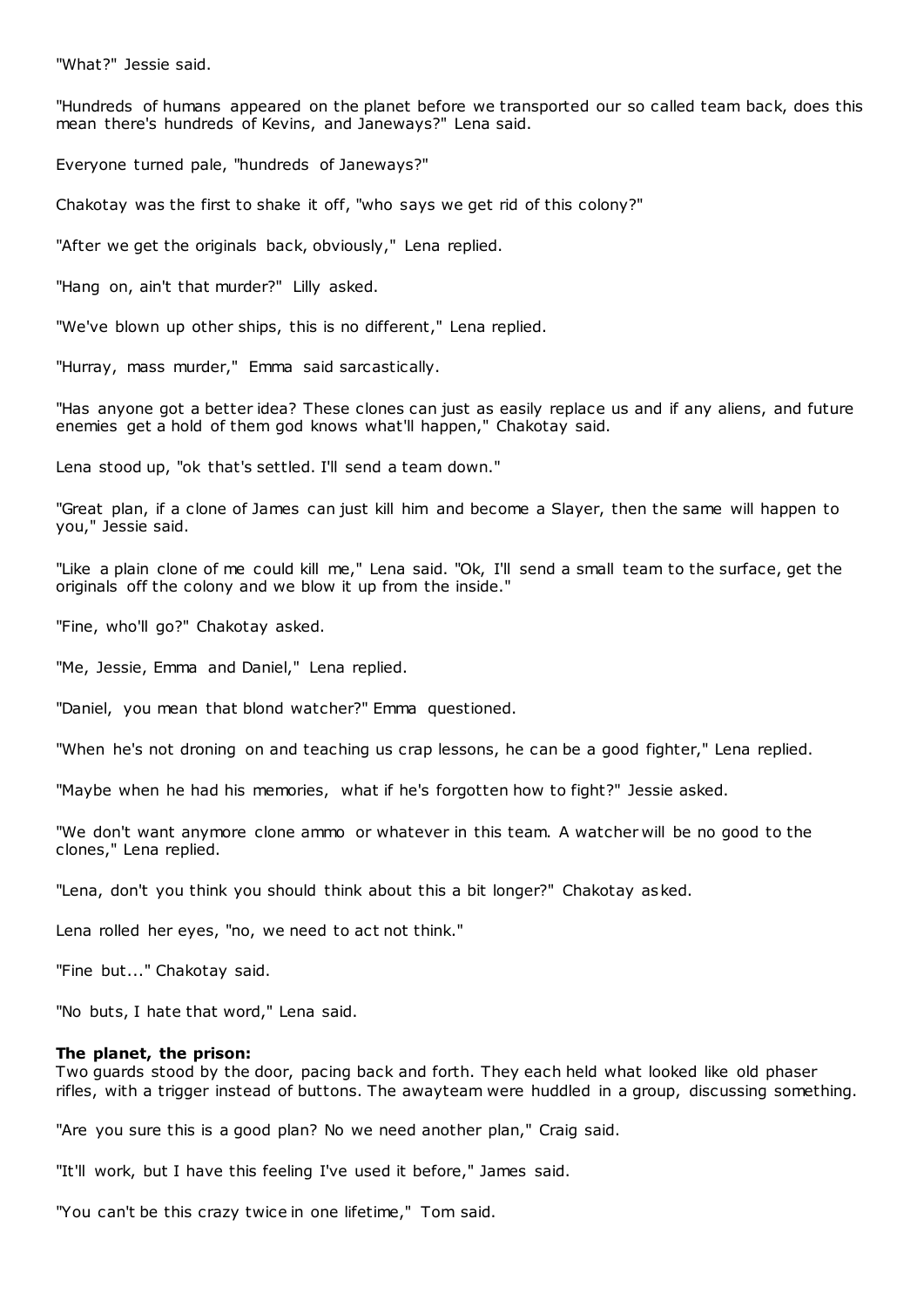"I don't get how this is a plan, and why am I the distraction?" Kathryn said.

James smiled nervously, he patted Kathryn on the shoulder, "don't worry it's a plan." He wiped his hand on Tom's arm.

"Hey!" Tom moaned, he wiped his hand on Harry.

"Oh grow up," Harry groaned. He wiped his hand on Tom's arm, then quickly crossed his fingers. "Hah, can't get me."

"I'm in a team with insane people," Triah muttered.

Kevin rubbed his eye, he looked at his hand afterwards. "Crap, I pulled out two eyelashes there, that can't be good."

"And one idiot," Triah said.

"Tom, she's talking about you," James said.

Tom pouted, "screw you."

Kathryn gasped, "Tom!"

"He started it," Tom said.

"I don't care, I hate that word," Kathryn said.

"What, screw?" Tom asked. Kathryn glared at him. "Is it because one of yours is loose?" Kathryn smacked him in the back of the head.

"Um, are we going to do this plan or what?" Triah asked.

"Yeah, go on mum," James said.

Kathryn placed her hand on her chest, "oh you called me mum."

"I'll call you bitch in a minute, the plan please," James muttered.

"Well he said please too, we're getting there," Harry said.

Kathryn groaned, she pulled a small bag out of her pocket labelled Emergency Filter Coffee. After ripping it open, she poured the contents in her mouth.

"Are you sure this'll be enough?" Jodie asked.

"It's extra strong, of course it'll work," James replied.

Kathryn finished pouring the contents into her mouth, she threw the bag away. She grinned in a hyper way, "hehehe hiya."

"Yep, it's working," Harry giggled.

"Great, how long do we have to put up with her like this?" Tom asked.

"Hopefully not long," James replied. He pushed Kathryn into the forcefield. The guards jumped in shock when she did.

"Hiya, wanna song?" Kathryn giggled.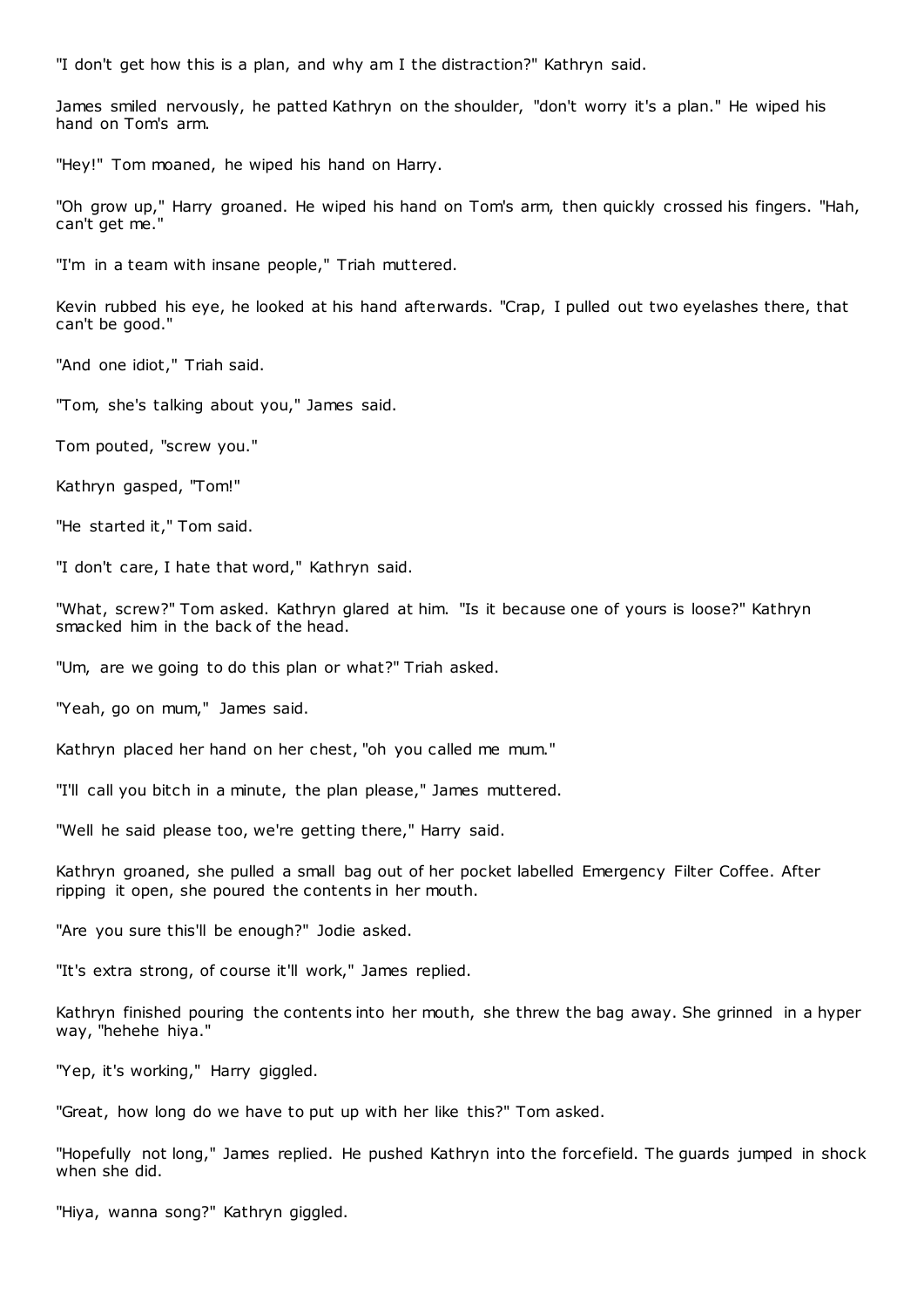The guards all shrugged. "Yeah, why not," one replied.

"They're nuts, haven't they noticed her voice?" Kevin whispered.

"I try not to notice either," Tom whispered back.

Kathryn stood up straight, she got ready to sing. "Uhoh, here we go," James said.

Tom's eyes widened, "I hope she doesn't sing Here We Go, it's too... well um it would be scary if Janeway did it."

"You do realise that only an odd few people know that damn song, don't you?" James muttered.

Kathryn started to sing, luckily nobody noticed what song it was since it was so terrible. Oh wait, it was probably Rock Your Body by Justin... actually we'll make it that shall we?

"Rock your body, something something day. Dance with me," Kathryn squealed.

The awayteam all covered their ears, of course it didn't block the noise out.

"Oh god, she's only just started and I feel like killing somebody, not rocking anyone's body," Harry moaned.

"Ok, part two of the plan. Now. Please!" Tom stuttered.

Meanwhile the guards were all rolling around in agony on the floor. Their rifles lay next to them.

James sighed, "ok fine." He uncovered his own ears, then went up to stand next to Kathryn by the forcefield. She then decided to put her arm around him.

"Come on sing along," she giggled.

"Aaaw, mummy's boy," Tom laughed to the others.

"You know I can still hear you!" James yelled over the noise.

"Not deaf yet, that's good," Tom stuttered.

Kathryn clapped her hands, "oh I know a good one." She c leared her throat. "Now it's raining coffee more than ever, you know it'll always be my friend," she sang in a nasally voice. "You can't stand under my umbrella. Eh eh eh eh eh!" Each eh pierced the awayteam's ear drums, the noise was so unbearable it was making the guards ears bleed.

"I think it's working," Tom whispered with tears in his eyes.

"Thank god," Harry managed to say through his sobs.

James closed his eyes, he pushed Kathryn's arm off like it was a huge bug. When he opened his eyes they were red. He walked straight through the forcefield. This didn't put Kathryn off though, she kept on with her *eh*'s.

"Yes it worked, he won't kill us right?" Tom said.

"Maybe if we shut her up, he'll go back to normal," Kevin said.

"I'm not touching her mouth or anything," Craig said.

Kevin groaned, "fine." He went over to Kathryn, he hit her over the head. She fell unconscious.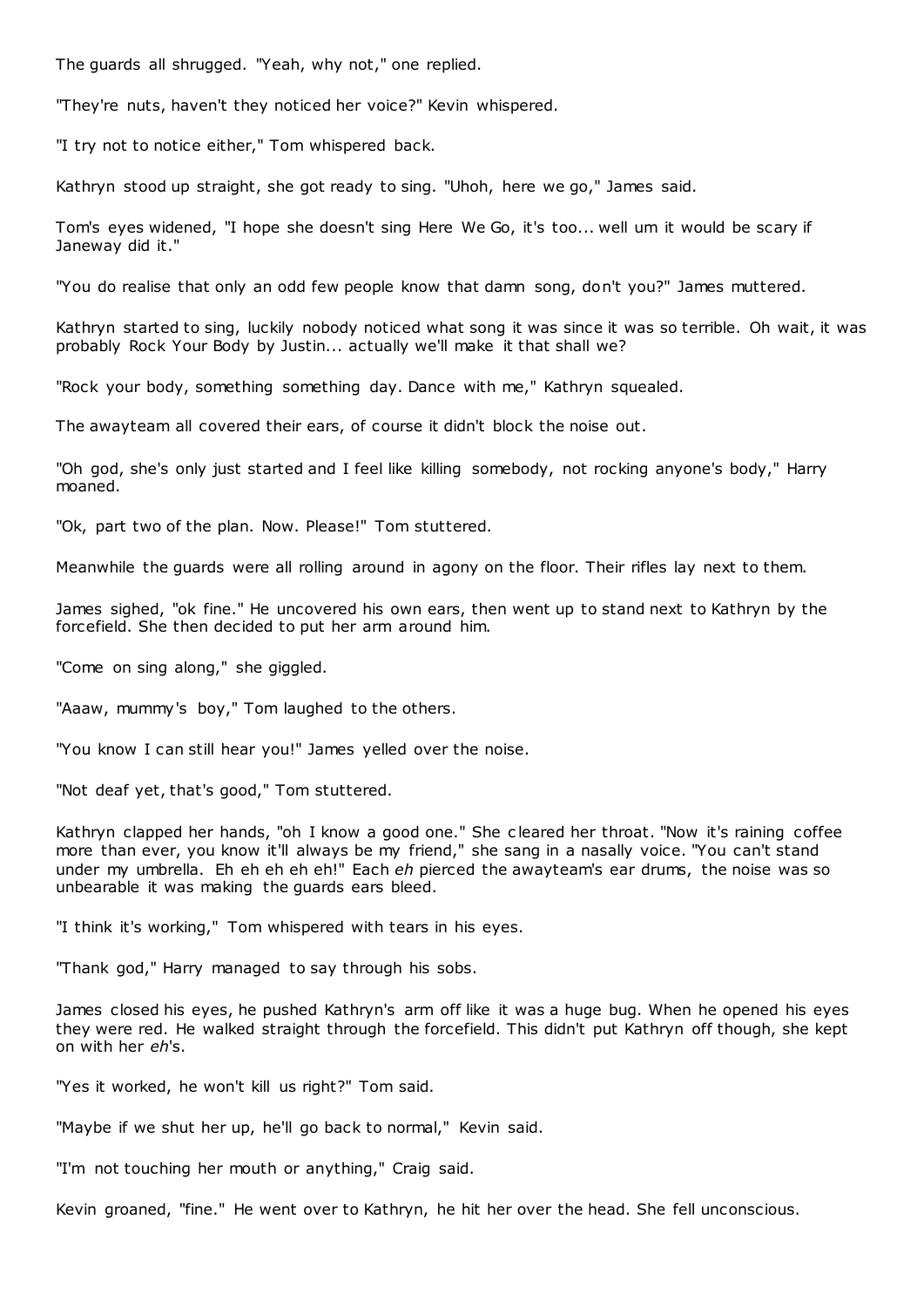The forcefield went down, everyone but Kathryn evacuated. James shook his head, then his eyes went back to normal. "Well that was fun."

"So er, you can now just do that whenever you feel like it?" Harry stuttered. "Or do we always need the Captain to..."

"No, that was just so they would drop these," James replied, he knelt down to pick up both of the rifles. One of the guards was sucking his thumb, his eyes were wider than they should be and he was curled in a fetal position. The other one was shaking quite a bit. "It helped though."

"I thought when evil those things don't affect you. You tortured us for nothing, right?" Tom said.

James stared blankly at him, "no, the sound of Janeway was the only way I could turn."

"Yeah, when I first heard ten seconds of that second song it took me days to get over the panic ," Harry said. "Then came the anger at how people could possibly like a song that goes eh, eh, eh..." Kevin slapped him across the back of the head, knocking him over.

"We don't need an encore!" he groaned.

James shook his head, he aimed one of the rifles at the floor and fired at it. Instead of a phaser beam, a good old fashioned bullet shot out.

"Oh," Tom sighed. "Those things can still kill you."

"Yeah. I only lost it cos I wanted to. I just didn't want to get shot before I could do anything. So, can we go?"

"Someone will have to carry Janeway," Kevin said. Everyone glanced around at the person next to them.

# **A little while later:**

"This is stupid. I'm a Slayer, I should be fighting, not carrying Janice here!" Kevin moaned.

"Well you knocked her out," James muttered.

"You made her sing," Kevin said.

"I got us out," James said.

"Well I... I'm carrying Janeway," Kevin said.

"This is going to go in a loop isn't it?" Harry muttered. The others nodded.

The group entered a large room, they all stared in shock. Right in front of them were lots of Kevins.

Kevin grinned, "hey, how you all doing?"

"How you doing?" a lot of them said in unison.

Two of them however replied with, "har, yoob dose."

"That's it, I'm back in prison," Harry muttered. He left the room.

"I'm with ya," Tom commented. He followed him.

# **Meanwhile:**

Lena, Jessie, Emma and Daniel headed up to the entrance. The two guards started coming up to them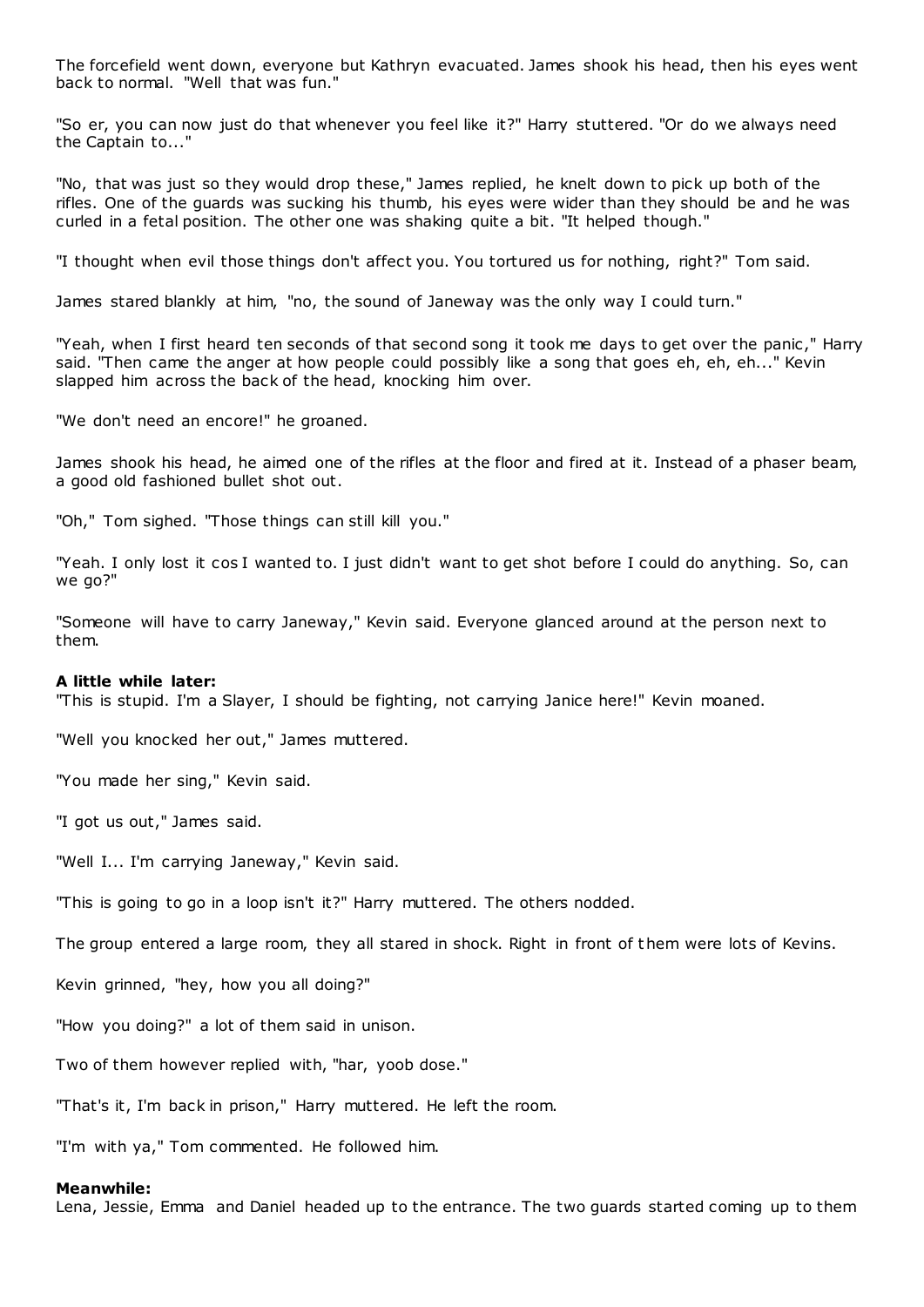to meet them. "Clearance pl..." Lena knocked both of their heads together, they fell to the ground. She turned to the others.

"Ready to go in?" she asked cheerfully.

"Sure," the others replied nervously.

# **Meanwhile again:**

Several guards dragged Naomi and Yasmin into the prison, they all gasped in shock at the sight in front of them.

"Rock your body, rock your body," one guard was stuttering.

"Umbrella, eh eh eh eh eh eh," the other one was stuttering.

"Oh my god, they're dying," Naomi said.

"No one deserves those songs," Yasmin said.

The guards let go of the two, they rushed over to their traumatised friends.

"Wanna go?" Naomi whispered.

"Hell yeah," Yasmin replied. She and Naomi ran out of the room.

# **Meanwhile yet again:**

"You suck Stuart," Kevin muttered.

"Right back at you Clarke," James said.

The pair were walking down a long, dull corridor. Craig and Triah followed them, he was holding one of the rifles they took.

"You didn't have to do that," Kevin grumbled.

James rolled his eyes, "I really, really did. They're just copies, we can't have lots of..."

Kevin rushed forward so he can turn and stand in front of James, he stopped to avoid bumping into him. "Any excuse, you just wanted to kill people. You psycho."

"Two of them couldn't even see, one of them thought another clone was a mirror, and one couldn't walk unless they enjoyed searing pain," James muttered.

"Yeah well... they were hot, you monster!" Kevin snapped.

Craig caught up with them both, smirking to himself. "Um, are we still talking about the Kevin clones?"

Kevin narrowed his eyes at him, "they were hot blonde chicks. Why are you not more angry at him?"

"If they were ugly ones, you wouldn't have bat an eyelid," Craig commented.

James nodded in agreement. "The cloning technology my clone stole must have been damaged. It'd be cruel to keep them alive. Besides, they're just going to get used for evil things, anyway. Aren't they?"

Kevin sighed, looking deep in thought for once. "Evil?"

"Duh, I doubt good guys would kidnap people, clone all of them but the Slayer that looks like their leader, then leave the mutations to suffer," Craig commented. "Though, I noticed the Kevin batch didn't look as bad as the *blonde chick* room, or the Harry Chin room."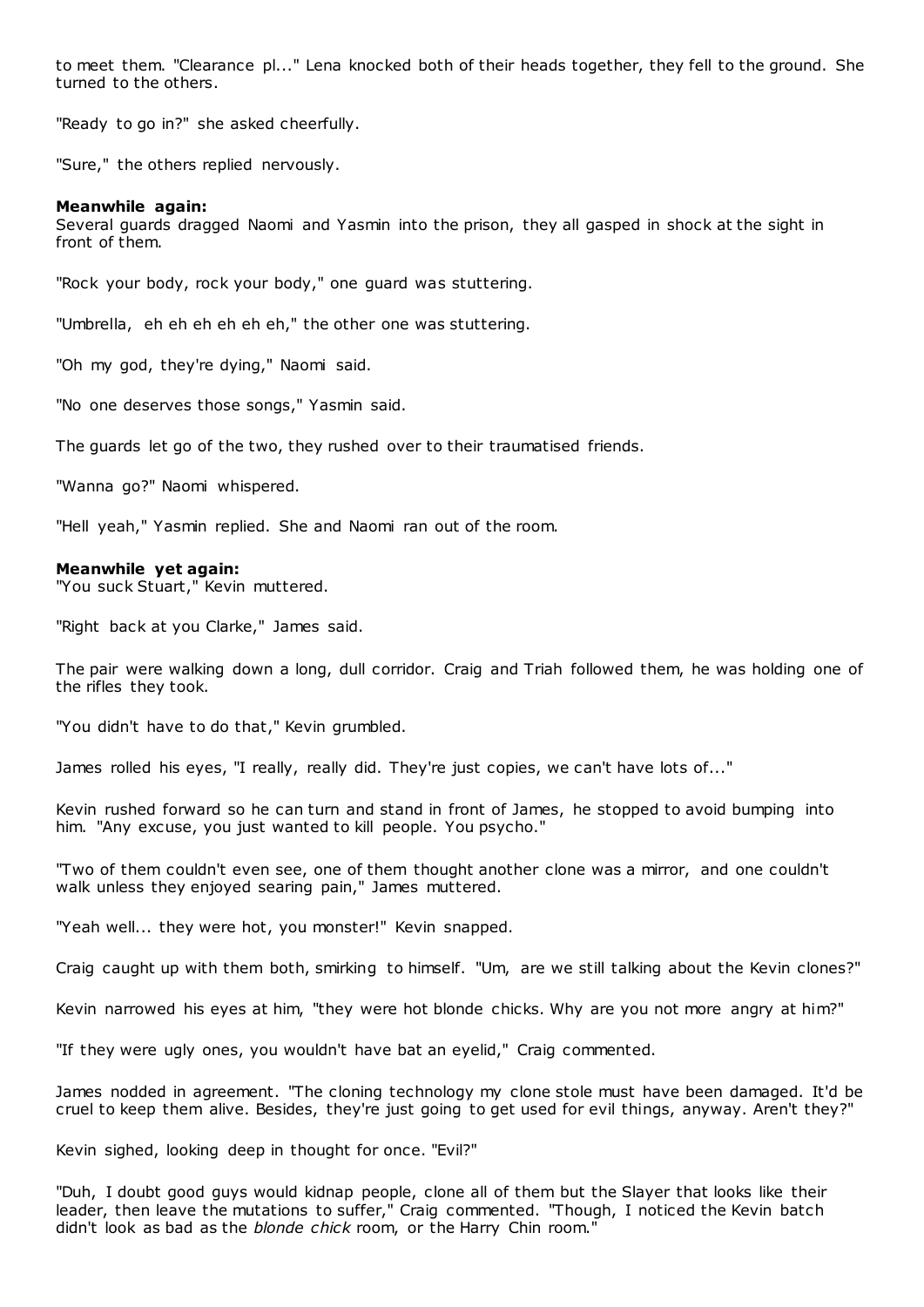James tried not to laugh, while Kevin looked oddly proud for some reason. "It was hard to spot the difference between a passable clone and a deformed Kevin clone, wasn't it? The Harry one, let's never speak of it again."

Kevin's eyes narrowed. "You know what." He held his arms out, which were still holding Kathryn. "You carry your own crazy ass mother, and I'll take the lead on this. You two guys are obviously way too gun happy to do it."

"No," James muttered, eyeing Kathryn like Kevin was holding a cat.

Craig and Triah caught up with everyone. "What would your plan be then? Open the doors and set all the clones free into the *wild*, or invite them all to our ships. They're clones," he said.

Kevin glanced between his teammates, his face twisted in disbelief. "Clones of people. Well except the Craig ones, and Ricky here."

"There's nothing else we can do. You're only complaining cos you know the Kevin room will be blown up along with everything else," James said.

"Ok that's it," Kevin grumbled. He looked down at Kathryn in his arms. "I'll drop her."

James shrugged his shoulders, "ok."

Craig smirked to himself, "yeah, that's not a good bargaining chip, Kev."

"She's your mother, what's the matter with you? You really are a psycho," Kevin muttered.

"You're the one who wants to drop her to save a group of clones of yourself," James said.

"No, no!" Kevin snapped. "Just take her off me. You owe her for all the times she carried your heartless ass around."

James raised his eyebrow, "she abandoned me, so no I don't. Besides, you thought it was a great idea to knock her out. Live with it."

"Fine!" Kevin huffed. He dropped his arms. James caught Kathryn before she hit the ground. "Now Triah and I are going to destroy the cloning machines, you two can stay back and form a trio with mummy here. Ok?"

"Um, I'm on his side," Triah muttered.

"Ok, form a band. I'll do it myself," Kevin grumbled. He stormed off.

Craig smirked in James' direction as he was pulling a disgusted face. "We're still going to destroy this place, right?"

"Yeah. We can't have an army of Kevin's harassing all the women on the ship, or anywhere," James replied.

Kevin overheard this and had stopped dead. "On second thoughts." He turned back around, then headed back to the others. "Can't have all those handsome guys taking all the women, can we?"

James and Craig looked at each other, with a similar smirk on their faces. "Maybe you should go find the others, this'll go a lot easier and quicker if we divided up the sabotage," Craig said.

"Ok fine, just give me the bomb and I'll do that," Kevin said.

"Do you think we carry bombs on away missions?" James asked, staring blankly at him.

Kevin's eyes shifted nervously, "so, how..."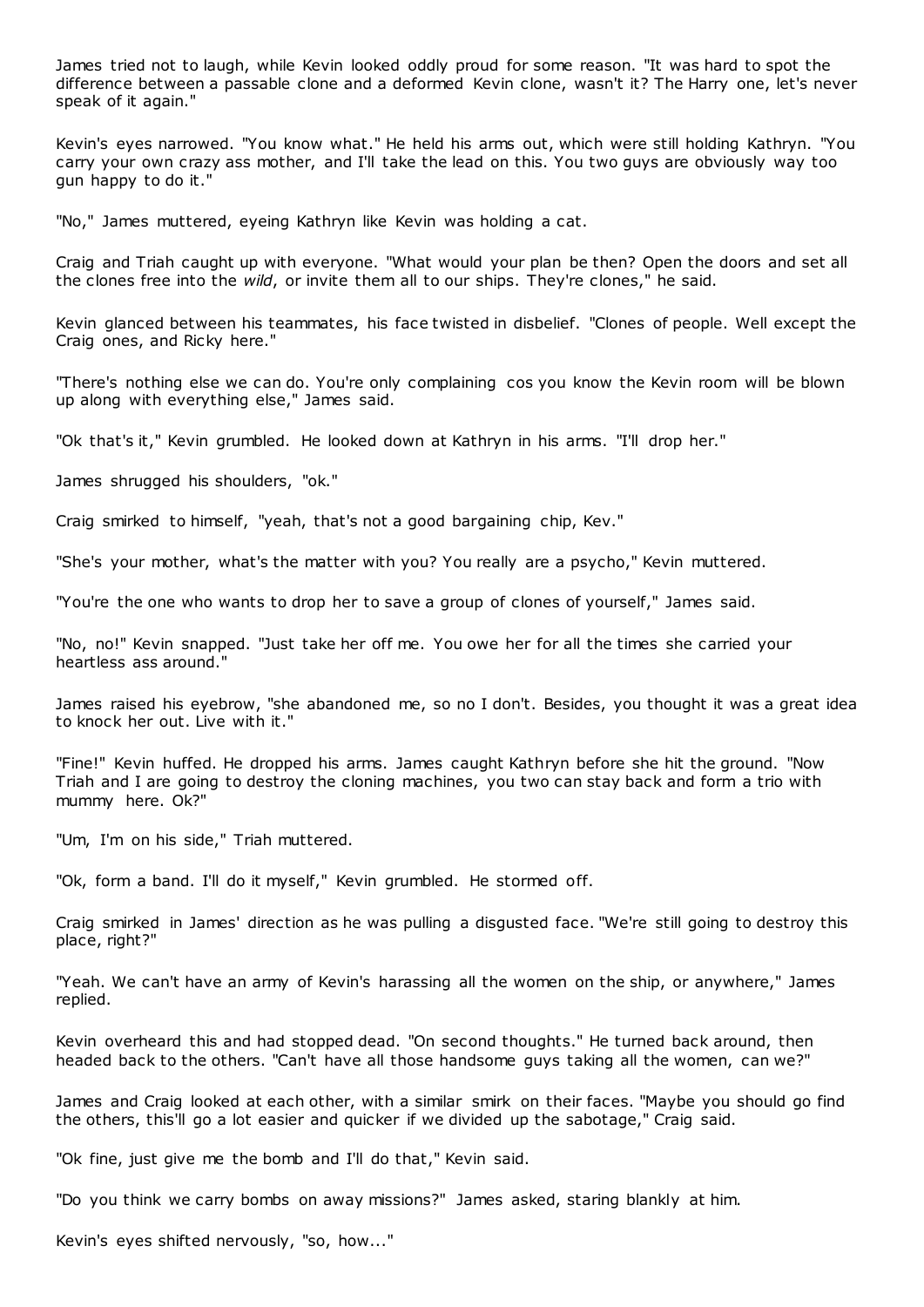"Just find Tom and tell him. He's probably got the same idea anyway," Craig replied.

James shook his head, "I think he'll be thinking like Kevin did a moment ago, find Harry."

Kevin shook his head, and ran off down the corridor.

# **Meanwhile:**

Tom cringed as it felt like the air was being squeezed out of his lungs. He couldn't move, all he could do was stare ahead helplessly at Harry, who was having the same trouble.

"We're going to die here, buddy," he squeaked.

Harry whimpered. "One is squeezing my butt."

Tom laughed despite his predicament. "Oh Harry, you're in there!"

Nearby a cloning machine door opened up. A cloud of smoke blew out of it, then a pair of legs stepped out after it. The owner's eyes lit up when she saw the two unfortunate men. "Harry, Tommy!" She ran passed another clone, who was busy stuffing her face with filter coffee while sitting cross legged on the floor.

"Noooo, go for Harry," Tom squeaked, as he was the closest.

The new clone stopped in front of him. She did a dip between them, her finger rested on Harry. His eyes widened. Within a few seconds she dived for her target, Harry squeezed his eyes shut.

"That's MY coffee you bitch!" one clone screamed.

"To hell it is!" the new clone screamed.

Harry opened his eyes to see the two Janeway clones playing tug of war with the giant jar of coffee. They spilt a lot of it during the struggle, making their eyes widen so much they watered. A lot of eyes focused on the piles of coffee lying on the ground. Next thing the two boys knew, they were mostly free and an army of about twenty Janeways were eating the piles off the floor. Some weren't even using their hands to do so either.

"Eeeew," the boys groaned. The remaining Janeways still clutching onto him did the same. One of them looked at Harry, made a little squeal then gave him a tight hug, pressing her cheek against his.

"Ok, this is odd. Janeways that don't care about coffee," Tom squeaked.

Harry could only cringe in response.

"Maybe the cloning machine doesn't always work properly," Tom said to himself. He yelped as one of the Janeways grabbed his ear, and started to pull it. "Oh god, maybe not!"

Harry nodded nervously. "We need to destroy this place."

"Eeeeh!" Tom agreed in agony. The Janeway giggled as his pain worsened.

"I have an idea," Harry said. He widened his eyes, then pointed at the door. "Oh my god, was that James who just went passed?"

The remaining Janeway's shoved the two men to the floor. Some of the ones eating the coffee looked up briefly, but got straight back to what they were doing. The coffee-less ones ran for the door, all screaming in unison, "Jamesy!"

"Oh phew. Good idea Harry," Tom sighed in relief. "Now, I was thinking we could cause an overload, that may do some damage. We'd have to do this in a lot of rooms though."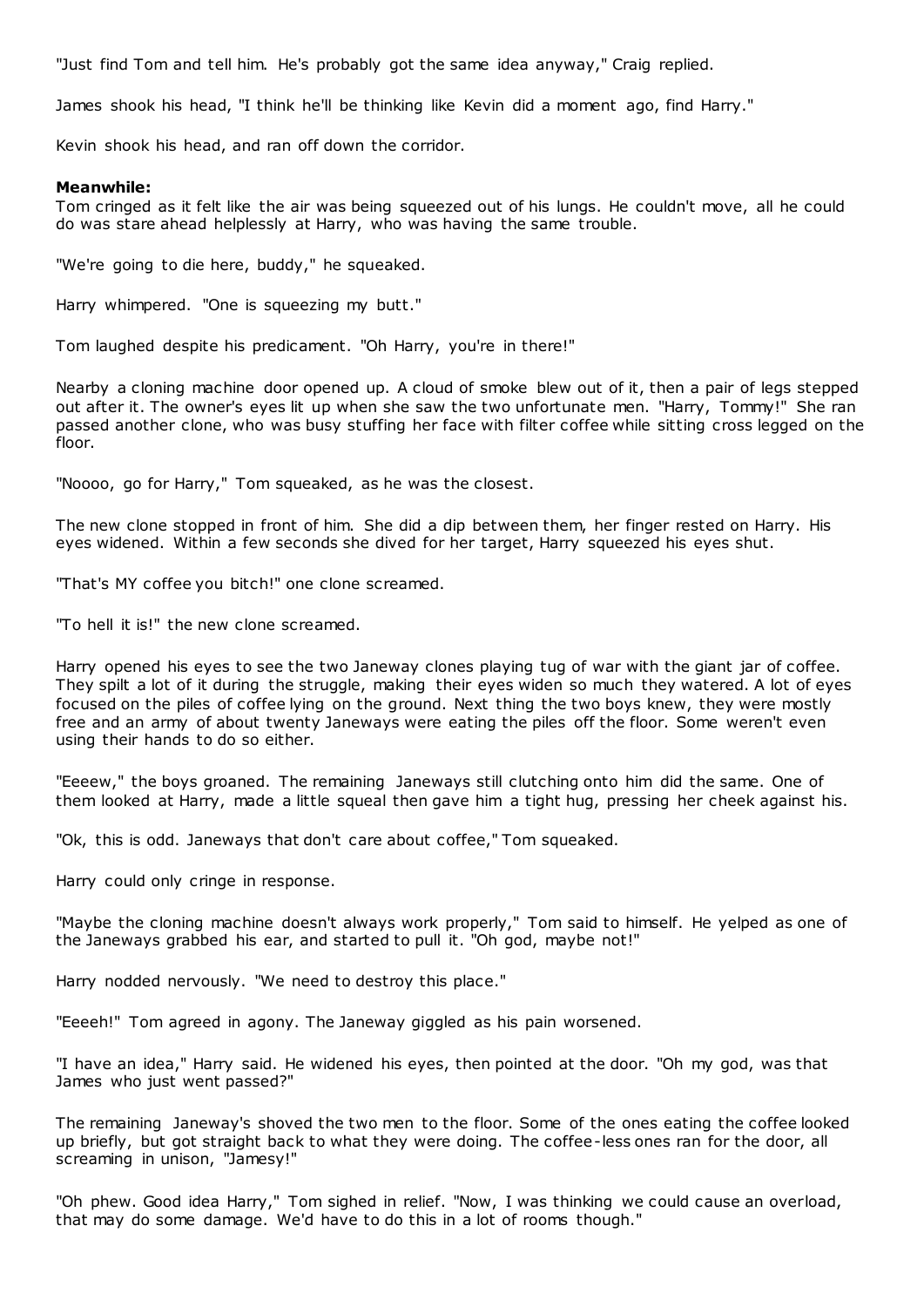Harry looked at the clone machine, "I know a good place to start."

Lena rolled her eyes as she swung yet another punch into somebody's face. The owner of it fell onto the top of a pile of unconscious clones. "Eeeew, I can't take this anymore!"

Jessie looked over from another clone machine, "I dunno, it looks like you're having fun. Are you sure you want me to stop this."

A Tom clone walked over, or rather strode over. He leaned against the wall, giving the girl a wink. "Hey, I'm a pilot. Can I fly you?"

"What?" Jessie snapped. "What the hell does that mean?"

Daniel smirked to himself as he lit up a cigarette. Emma looked at him in disgust, "can't you do something useful with that instead?" The watcher inhaled the smoke from his cigarette, then turned to blow it in her face. Instead he got a foot stamping. She grabbed the lighter off him as he started hopping on the spot.

Lena meanwhile had punched two more Tom clones, both of them fell onto the Tom reject pile. "Jessie, turn that thing off. NOW!"

"What's stopping someone from coming back in and turning it back on?" Jessie muttered. A Tom leaned on the station next to her, he opened his mouth. "No Tom, you don't!" She elbowed him in the stomach. "We need to break this."

"No problem," Lena grunted. She walked over to the machine. A Tom followed her, drooling.

Daniel meanwhile decided to kill the pain in his foot by lighting up another cigarette. Emma noticed this, and scowled at him. "How many of those lighters do you have?"

"Enough," he muttered. After lighting it he glared at it, "damn, almost out." Even though there was still a tiny flame on it he tossed it over his shoulder.

# **Voyager, the Bridge:**

Chakotay paced back and forth in the centre of the bridge, holding one of his arms behind his back. "Hasn't anybody got any ideas?"

"While they have that shield up, we can't beam up our people," Ian commented.

Chakotay groaned, "ideas Ian, not crap we already know!"

"Well I was sure the readers didn't," Ian pouted. B'Elanna smirked at him from her station. "You edit an episode this much, this stuff happens, you know."

"I'm sure our people are working on a way to lower the shield," B'Elanna said. "But I'm working on modifying our phaser beams to a lower frequency."

"How will that help us?" Chakotay questioned.

"I've got a little surprise hidden in it," B'Elanna replied with a smile.

"Ok, fine. Once the shield goes down, get our people out and destroy the facility," Chakotay ordered. He took his seat.

"Really?" Ian said in surprise.

Chakotay covered his eyes with his hands, "ugh. Are we really going to argue over the ethics of this situation?"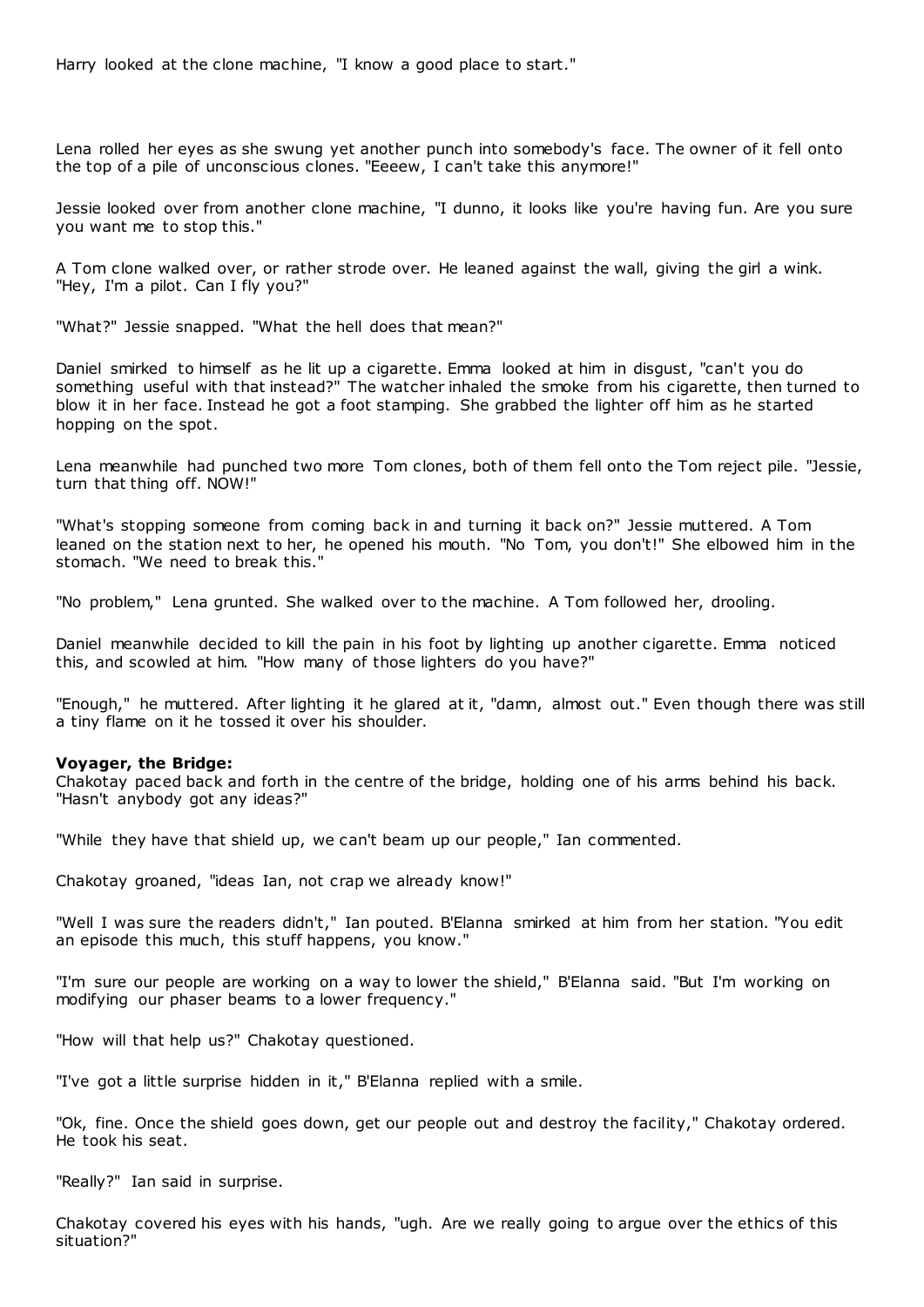"I'm sure the Captain would agree with this. She wouldn't want a horde of Janeways making all the coffee plants in the universe extinct," B'Elanna commented.

"Sounds like a plan to me," Ian smirked.

Chakotay looked at the man like he was nuts. "Do you remember the last time Kathryn had no coffee?"

"No," Ian pouted.

"*Aggressions*," everyone on the bridge reminded him.

Ian frowned, "but nothing happened in it."

"Nobody said *Hunters*," B'Elanna muttered, shuddering slightly.

"No, no. Nothing like that happened, the title didn't even fit," Ian said.

"Oh for god's sake, somebody give him the new version and let's never speak of it again!" Chakotay snapped.

"There's a new version of *Hunters*, there is a god!" Ian sighed happily.

B'Elanna groaned, "no, he meant the first episode."

Ian's face fell, "so *Hunters* is still canon? It still exists?"

"B'Elanna I have a new idea, scrap the phaser surprise," Chakotay replied. "Send them *Hunters*." Everyone gasped in horror. "While they're distracted by the sheer awfulness of it, the virus we'll hide in it will be activated."

"We won't have much time to do that," B'Elanna said.

"Yes, but the backup plan is that the awfulness may make them want to kill themselves, that'll give us more time," Chakotay commented. "Or the Ric guy may just kill himself out of humiliation."

"I'm sure James has thought about it," Ian commented. "Good plan."

Chakotay nodded, "do it."

"Why not make the virus read out *Hunters* to everyone," B'Elanna said.

"Our people are still down there, what kind of monster are you?" Ian gasped.

B'Elanna looked ashamed, "you're right. We don't have the original uncut version, should I..."

"Yes, we'll just have a lot less time than we thought," Chakotay replied.

# **Meanwhile:**

Yasmin and Naomi wandered the halls. At a T junction the girls accidentally split up down the different paths. Before she even realised this, Yasmin popped her head in through the next door. Inside she saw Ric standing with the Harry and Craig clones around what looked like a control room.

"What do you mean they escaped?" Ric demanded.

Harry pointed at Craig, he pointed at himself. Craig then realised what he'd done, then decided to point away from himself. Only he was pointing at Ric . He groaned into his hands.

"I swear those cloning machines take a brain cell out of every new clone," he muttered.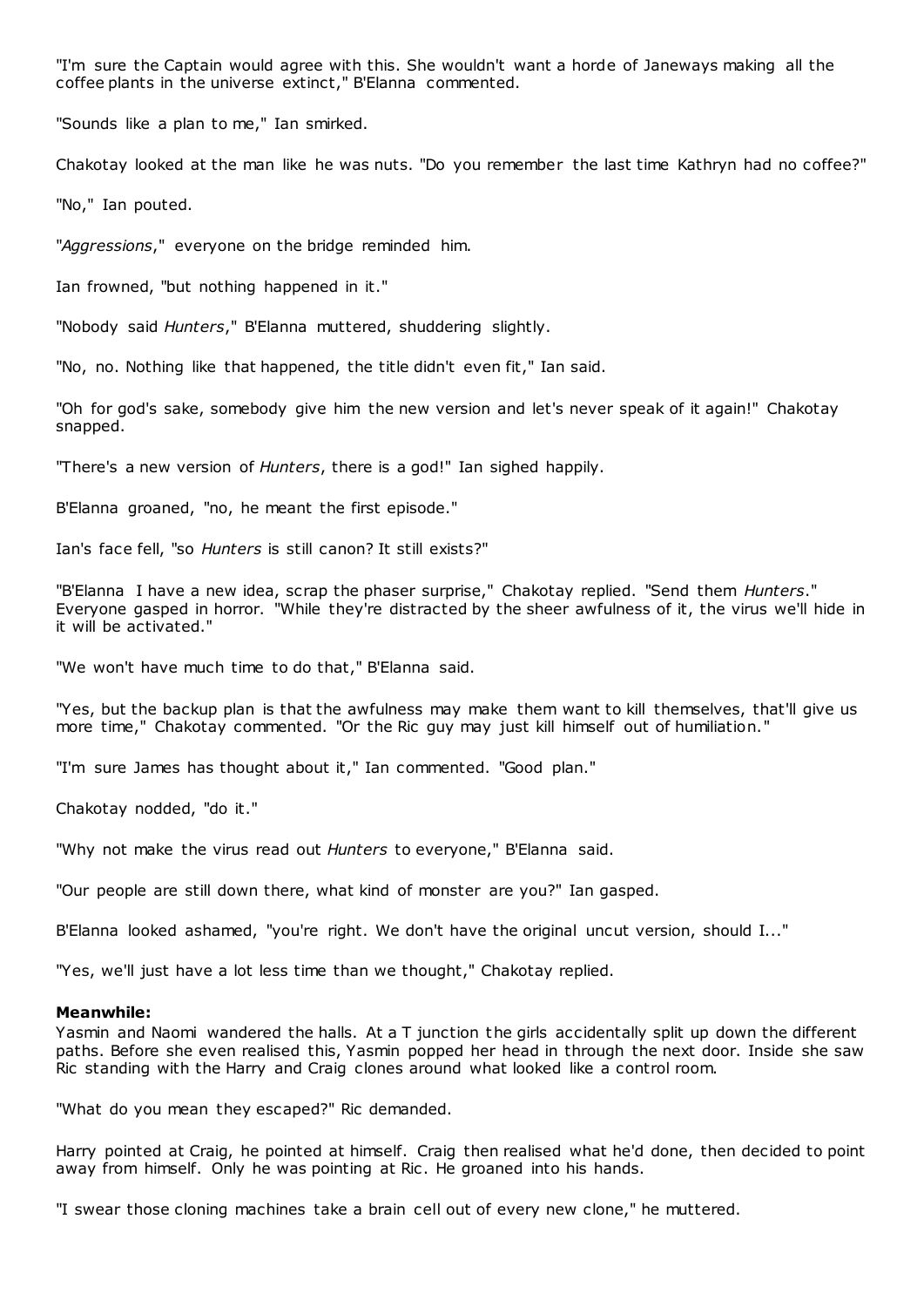Harry looked at the station, "sir, we're being sent something."

Ric followed his glance, he frowned as he worked at the station. "Hmm, a text file. Odd." He opened the message up, and stupidly started to read it. "What the hell is this?"

# **In the** *Tom* **room:**

The group stood around in bemusement as one of the Tom clones was running around, with his hair on fire. "Oh my god, put it out, put it out!"

"Nice shot," Lena giggled.

Daniel shrugged. With a cigarette hanging in his mouth, he mumbled something.

"So what now, do we do this to all of them?" Jessie asked.

Lena's eyes lit up, "oooh, we should."

"We already broke the machine, but the Tom's do need getting rid of," Emma said thoughtfully. "Does anyone have a chainsaw?" The others stared at her blankly. "Fire's good, whatever."

"Just do this," Lena muttered, grabbing the box of cigarettes from Daniel's pocket, then his lighter. She threw them near the pile of Tom's.

"Hey!" Daniel grumbled. "Why?"

"They stink," Lena replied. "Now..."

Kevin, Tom and Harry walked into the room. Tom's eyes widened as he saw the pile of Tom's, "oh god, the horror!"

Harry sniggered into his hand. "Ok, I'm glad you're here. Now we've been rigging the clone machines to overload, so..."

Lena coughed, then pointed at the machine that was now in bits. "Yeah."

Harry groaned, "ok, that's a problem." The fire haired Tom ran passed him, bits of the fire had dropped onto his pants. "Oh, that we can work with."

Tom looked at him with wide eyes, "oh I don't like the sound of this."

# **Meanwhile:**

Ric's eyes were wide, his right fingers were digging in the side of his head, while the other hand was covering his mouth. He hadn't realised that the power was flickering on and off, and the screens were showing garbled text.

"Sir, sir," Harry stuttered, as if the lights were scaring him. "What do we do?"

Craig jumped up, "oh oh. I know. I'll ask her." He pointed at Yasmin.

"Damn!" she squeaked before disappearing out of the door.

Craig poked Ric in the shoulder, "sir that clone girl, she was just here."

"I... I'm, what was I doing?" Ric stuttered. "Triah, what the fu... that didn't make any sense!"

"Sir, Yasmin," Harry said.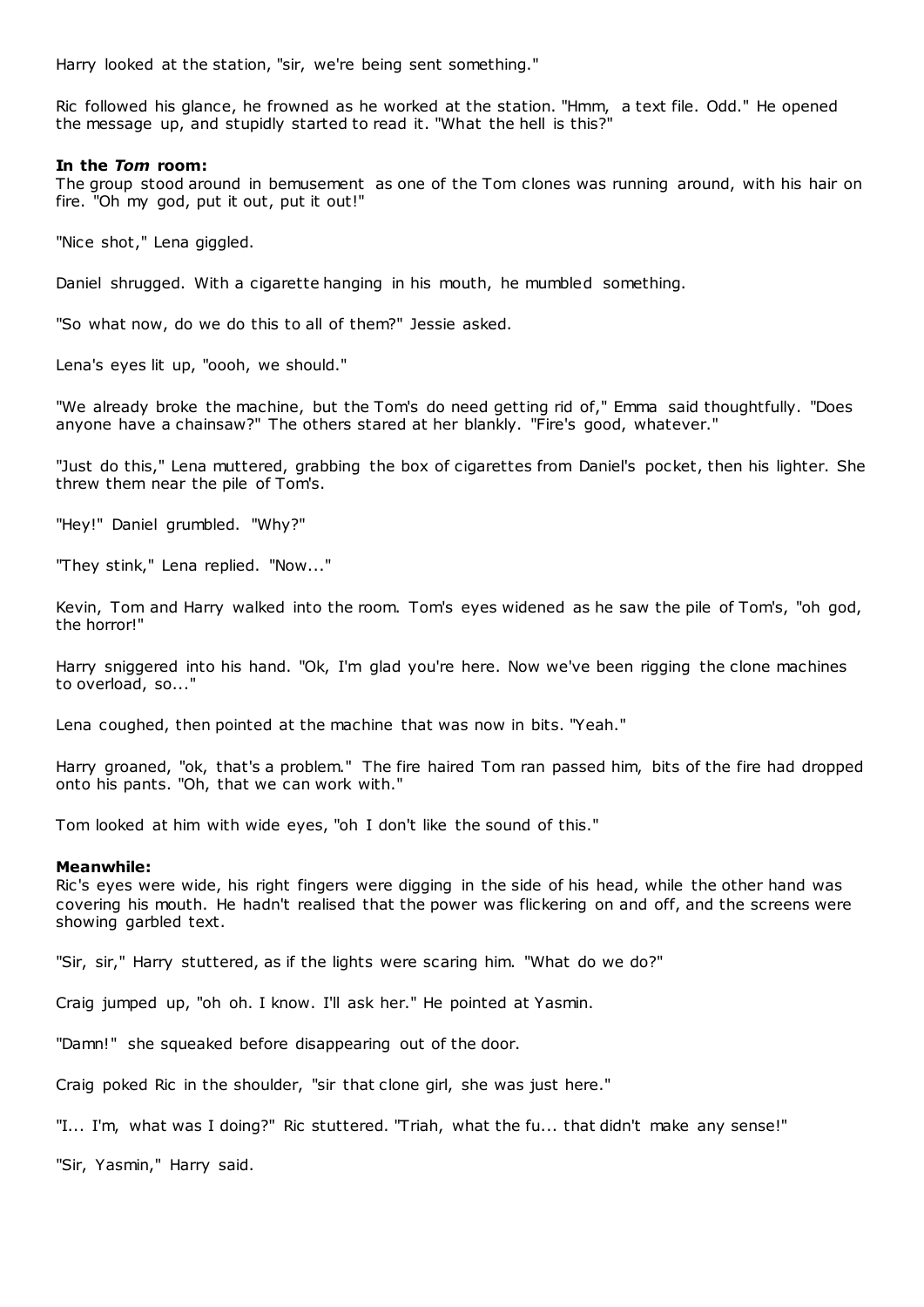"Nothing happened. That was bull!" Ric snapped, his voice sounding a little deranged. "Why was it called *Hunters*? And why was I one step away from skipping down the corridor like a little girl? Oh god, the bobbles fight... oh god. Who'd write this?"

"Um, Yasmin?" Harry suggested. Craig frowned in confusion, he gave him a wink.

"Yasmin!?" Ric growled.

"Yes sir, she just left," Harry said.

"But..." Craig stuttered.

Ric charged out of the room, slamming the door behind him.

"He didn't listen about the scary lights," Harry sighed. "Oh well."

Meanwhile James, Craig and Triah had just walked into what looked like a small Engineering. Kathryn was still unconscious, sleep talking about coffee.

"Perfect," James said, before rushing over to one of the main stations. He grunted as he had forgotten about Kathryn, so he dumped her on the floor nearby. "Ok, let's see if we can speed things up here."

Craig walked over to join him. "Maybe first we can find out how many clone rooms there are, and disable them."

"By disable you mean destroy?" James questioned.

"After that Craig room, you won't get any argument from me," Craig replied.

Triah looked uncomfortable as she watched Kathryn. The Captain rolled onto her side, resting her head on her right arm. "Oh god, don't do that. This place is so, so dirty." She rushed off to the other side of the room. The other members of her team paid no attention to her.

Tom and Lena's team made their way into a large Cargo Bay. Harry scanned the room, his face lighting up a little. "There's no computers or anything technological in here, but we have flammable material."

Daniel clicked his tongue and rolled his eyes. "Sure, now you like the smoking."

"Setting this place alight then running for it, should bring down a few of the power conduits," Harry said.

Lena looked up as the lights flickered on and off again. "Seems like we've done more damage than I thought. Maybe this and one more room should be enough."

Another door opened up, most of the team turned to see who had opened it.

"Now, now. This is Ricky and I's little sanctuary, you've been very naughty," Patricia cooed.

Emma stared at her in disgust, "eeew, just eeew! Am I wearing a plaid skirt?"

Harry dared a quick glance, he blushed furiously. "Yep, she sure is." Emma glared at him, then slapped him across the back of the head.

"Ok, I'll distract her, when I do you guys go attack somewhere else," Kevin said.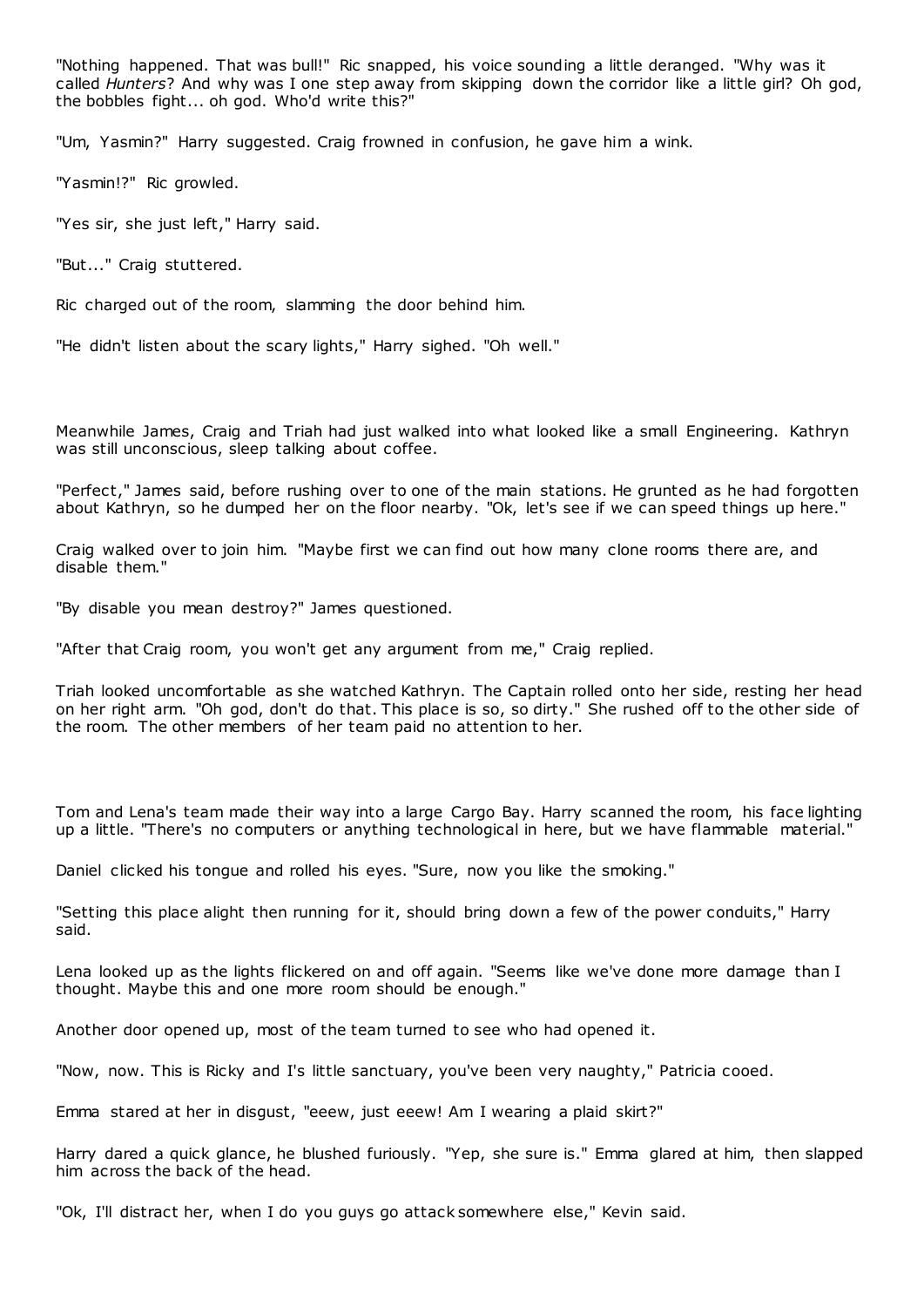"I outrank you mister," Tom said angrily.

Emma looked at Kevin in disgust, "I hope you're not going to hit on her."

Patricia giggled, she made her way over to the group. Most backed off, Lena stayed where she was on her guard. Patricia waved her finger around, she stopped her finger near Tom. She went up to him and scratched his face.

"Did you see that, she she," Tom stuttered.

"So, my plan?" Kevin said questioningly.

"Love it, you're the man... bye," Tom stuttered.

Lena beckoned the others to the other door, then nodded at Daniel. He gave her a box and a lighter, then stayed with Kevin.

"Aaaw, two against one, not fair," Patricia said softly.

"I don't play fair," Daniel said.

Kevin grinned, "me neither. I want that line."

Patricia stepped over to face Kevin and Daniel, eyeing them like they were pieces of meat.

"Ok you attack first, I hate attacking women. It's ok when they started it, or the other guy does ," Daniel said.

Kevin glanced at him, "oh thanks a lot."

# **Voyager's Bridge:**

"Well?" Chakotay said in B'Elanna's direction.

"The virus made it. There's power fluctuations near where I assume the command centre is. It's not enough to bring the whole shield down, not yet," she replied.

"Maybe we should send them *Holo Q,*" Chakotay said.

B'Elanna gave him a disapproving look, "what?"

"Fine, fine. Send them *The Fight,*" Chakotay groaned.

"The original or..." Ian began to ask, but was cut off by a Chakotay death glare. "The original was fantastic, I was just checking."

B'Elanna shook her head, "sending yet another butchered Voyager episode *parody*."

# **Meanwhile:**

Lena, Jessie, Emma, Tom and Harry ran into another one of the cloning rooms. The stench they were greeted with took their breath away. They quickly ran straight back outside.

"What... what was that?" Jessie stuttered.

"I think that was Triah," Harry said with his eyes wide. "But it couldn't be."

Tom felt brave enough to peep his head back in. A Triah clone smacked him in the face with a dirty mop. "Hey, you're letting all the dirty air in. Shoo!" He backed off while wiping his hair, and spitting on the floor.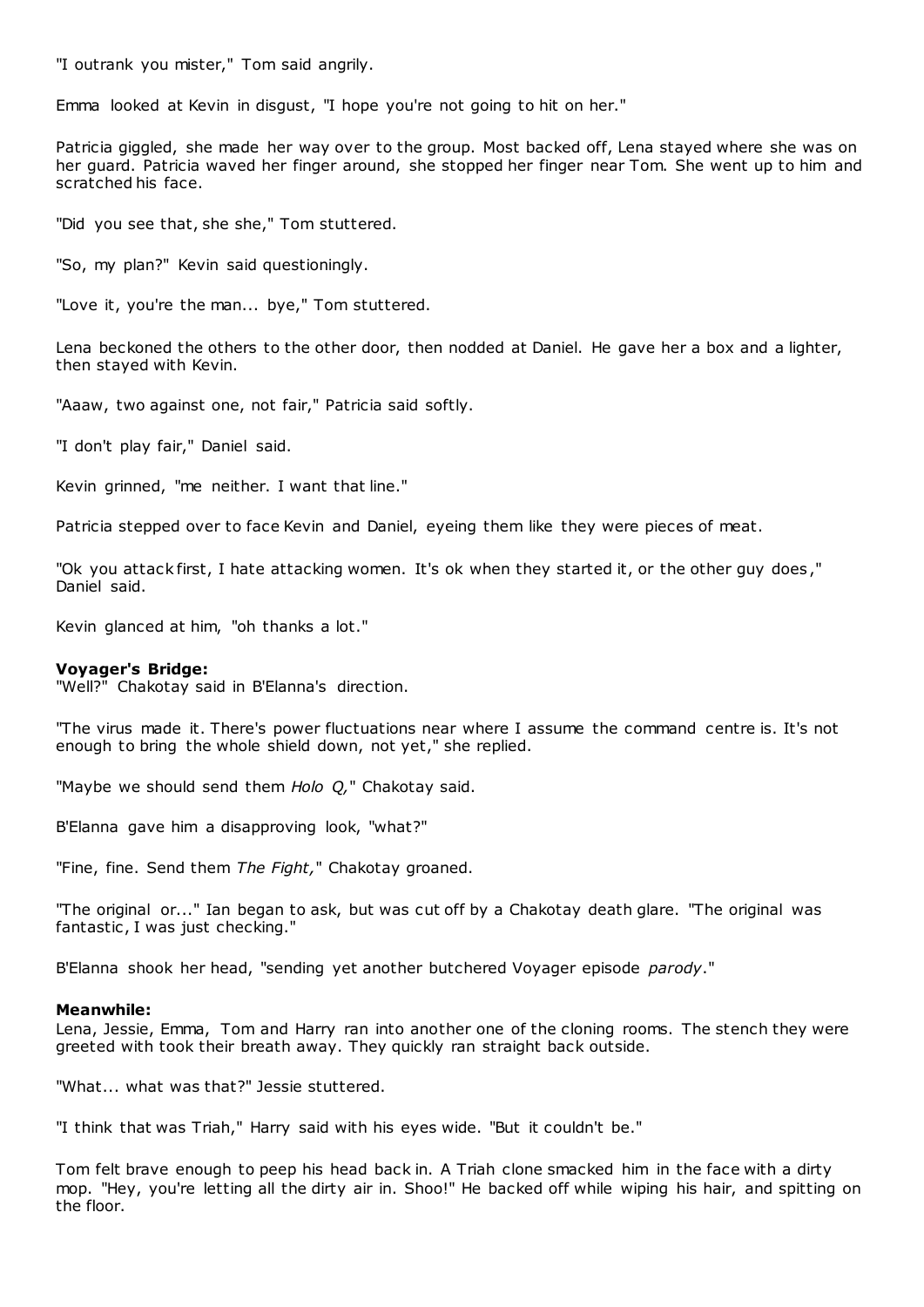"Oh god. It smelt like..."

Everyone quickly backed away from him, pulling a face. "Somebody chuck in a lit cigarette, that should do it," Jessie muttered.

Harry's eyes widened, "we'd have to run, fast."

Lena opened up the box Daniel gave her. "You guys go ahead, I'll do it." The group looked at her like she was mad. "It's ok, I'll know where you are. Tom reeks." Tom pouted.

The group quickly ran off, leaving Lena behind. She lit a cigarette after she took it out of the box. Then she threw it into the room. As fast as she could, she ran after the ot hers.

The entire building shook as another room went up in flames.

Meanwhile Naomi ran down a different corridor, she literally bumped into Lena, sending her flying back.

Lena looked around, "Naomi, have you seen anyone else? You're not a clone, are you?"

"Huh?" Naomi said in between heavy breaths.

"Never mind. Follow," Lena groaned.

# **Meanwhile yet again!**

Kathryn woke up to the smell of bleach in front of her face. Her eyes sprung open to see what looked like a mop in her face, then she heard a woman humming.

"What the... Triah!?" she snapped as she sat up.

Triah jumped, almost dropping her mop. This one was spotless though unlike the last one. "Oh you're awake."

"What are you doing?" Kathryn grumbled.

"Well James dumped you on this dirty floor, and I couldn't stand it so," Triah replied. She noticed the death glare forming, so she quickly pointed the handle side of the mop in James and Craig's direction.

"Looks like all of the cloning rooms are gone. That's a plus," Craig was saying. He turned to James. "There's also some virus hanging around, confusing the power systems. This is one tough computer system though, shield's still up."

"It just needs redirecting," James said.

"The shield or the virus?" Craig asked.

James turned to stare blankly at him. "Are you serious?"

"No," Craig laughed nervously.

Kathryn marched over, well tried to, she marched and slipped a bit on the wet floor. "James, did you knock me out? You're in big trouble."

"How right you are," a familiar voice said from the doorway.

"Ok, I know you don't usually care but..." Kathryn muttered in confusion.

James turned around to look at her, "that wasn't me."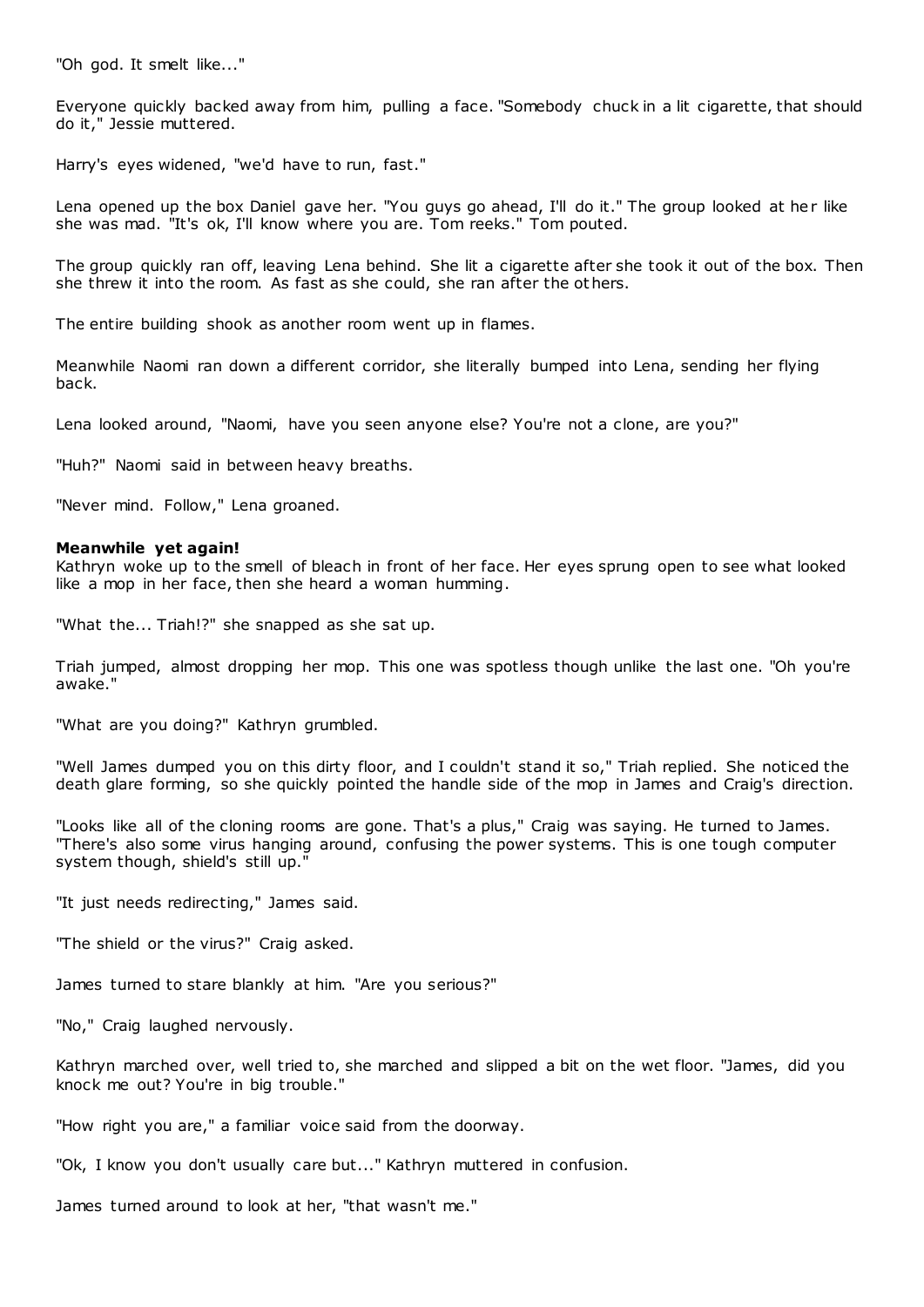The group turned back towards the doors. Ric stepped forward, allowing them to close. He wasn't alone though.

"Are you the ones responsible for the sabotage of my cloning machines? How foolish," he said.

"Ugh, who talks like that?" Yasmin groaned. Ric tightened his grip on the arm he held behind her back. "Hey did you touch my arm, I think I felt a little tickle?"

Ric growled, he instead decided to push her onto the floor. Yasmin tried to get back up, but she had landed on a wet spot. "Did you feel that?" he asked.

Kathryn marched forward, "ok that's it. I don't care if you are a copy of my son..."

"Don't see how that would be a problem," James commented to Craig.

"... But I'm going to tear you apart, you worthless clone!" Kathryn finished off. She rolled up her sleeves.

"Eeew, it stinks down here. Little help," Yasmin grumbled. Her hand slipped again as she tried to climb to her knees.

Ric smiled down at her, "is that what you would say to your *daughter* down there?"

Steam shot out of Kathryn's ears, her eyes hardened. "I see, you're just jealous that I picked her to be my kid, instead of poor you."

Ric's eyes narrowed, "you? Don't make me laugh. It was Damien who dumped me, not you!"

James walked over to where Yasmin was struggling. He helped her back to her feet. She looked back at him, "well now I know which James I like better, hmph."

"Gee, thanks," he said, not sounding so sure about it.

Craig smirked to himself, "guys while she's got him distracted..."

"Right," James turned back to the computer. Now it was flashing garbled text at him, then it started loading a different screen. "Uhoh."

"What?" Yasmin asked him.

"I think I know where the virus came from," James replied, his face turning a shade paler. Craig and Yasmin peeped at the screen, at the top of it read the word *Hunters.*

"Oh jeeze, you're not going to redirect that thing here, are you?" Craig stuttered.

James again stared blankly at him, "what do you think this is!?"

Craig quickly turned around, covering his eyes. "Oh god, don't look directly at it!"

Yasmin looked confused, "what, it's only a story."

"Barely," James mumbled to himself.

# **Last meanwhile I swear:**

Daniel stumbled into the wall with blood coming down his face, "damn those nails."

"It's ok Ron, I'm handling it," Kevin said, dodging some of Patricia's claws.

"Don't call me that," Daniel groaned.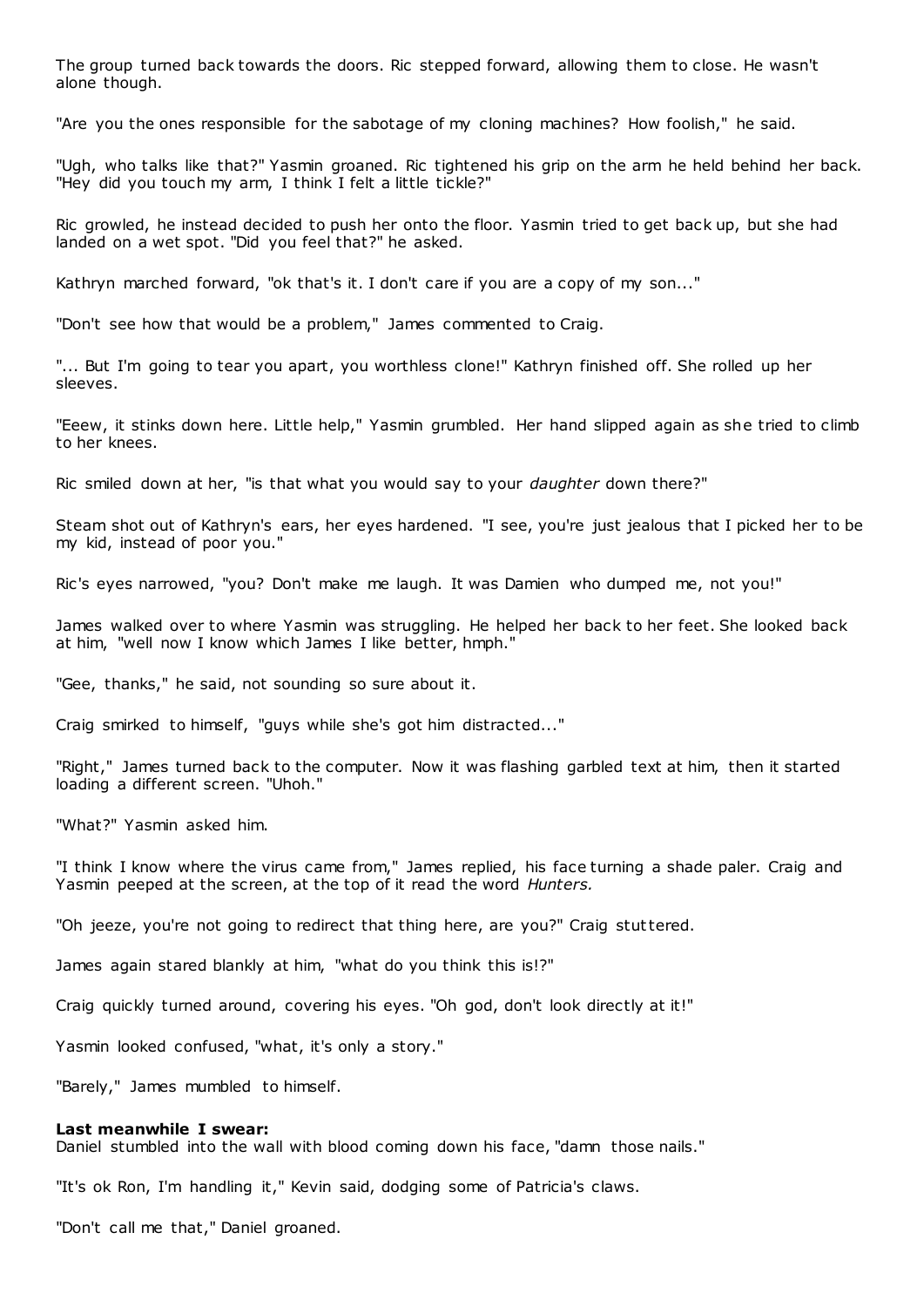Tom, Harry, Emma and Jessie appeared on the scene. No one seemed to notice.

"Ok, how are we going to do this without ignition?" Tom asked quietly.

Patricia still heard him and turned around. "Oh new people, love new people." She kicked Kevin in the balls, he fell to the ground. The guys winced.

"Well, now she seems a bit more like the original," Tom commented.

"Bloody hell, damn lighter! Ah there we go," Daniel grunted. He got his cigarette to light, he threw the lighter away. "Stupid thing."

Tom smiled, "that ought to do it."

The lighter landed next to some crates, they all caught fire. The team decided now was the time to get away.

Patricia squealed as she watched the fire spread. "Ohno, my Harry Potter collection!"

Emma stopped in her tracks, her cheeks went red. "That does it." She marched over to her clone, who was busy trying to waft a breeze from her cardigan to put out the fire. "Hey Patty!" The clone turned around.

"Oh hey, sis! Help me out here, I'll share them with you," she said. Emma growled at her, her fist flew into her other face. The clone stumbled onto the ground, dropping her cardigan on the Harry Potter fire.

The others watched Emma in bemusement as she rejoined them at the door.

"Not a fan then?" Tom sniggered. The look on Emma's face answered his sarcastic question, he ran for his life.

# **Voyager:**

Chakotay continued to pace the Bridge. "Status?"

"It looks like our people have been busy. There's been explosions and fires throughout the complex. The shield is weakening," B'Elanna replied.

"So we can stall the *Timeless* virus?" Ian asked hopefully. B'Elanna nodded.

"Keep a lock on them, see if you can find out which ones are our original crew," Chakotay said.

B'Elanna sighed, "I assume they're the ones that are still alive. Well I say assume, I mean hope. I still detect two James', one of the Emma's lifesigns have just gone."

Ian looked thoughtful, "that's easy then. When the shield goes down, beam up everyone. Then get the two James' to have an arm wrestle. Whoever gets their arm broken, we shoot."

B'Elanna smirked and shook her head, Chakotay just stared blankly at the crewman. "I'm sure the Captain would be thrilled with that idea."

# **The planet:**

Kathryn pointed her finger in front of her, "god, do you have some abandonment issues? What moron wangsts about Damien leaving them?"

Ric growled, "that's not the point!"

"Aaaw, did something go wrong in your cloning process, hmm? You're just all pissy wissy cos you miss your mummy," Kathryn mocked him.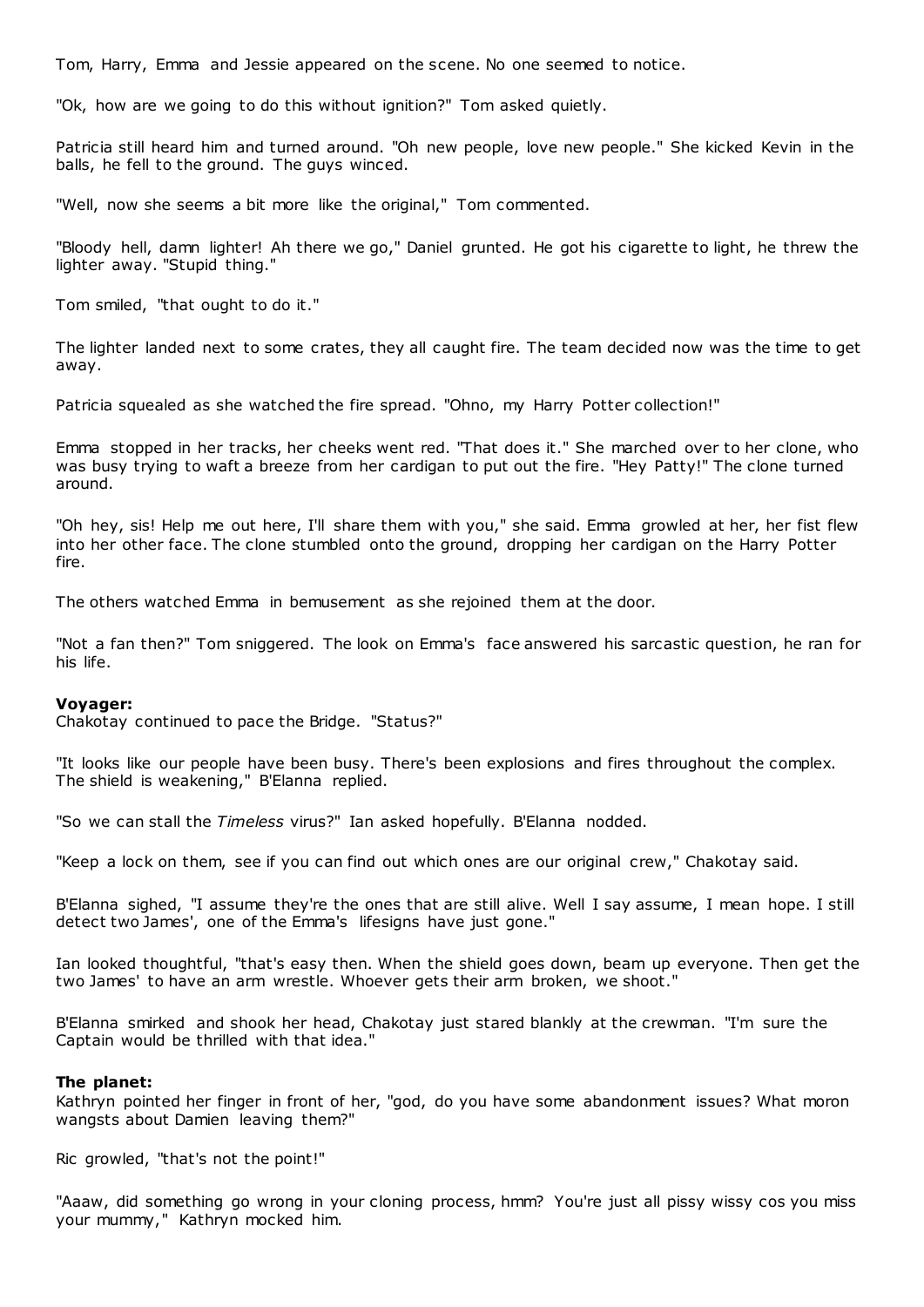Craig laughed to himself, "I dunno, seems like that's the only thing the clone machines got right."

James turned to narrow his eyes at him. Yasmin laughed afterwards, "I get it."

"Yeah, very funny," James muttered. He pressed a button on the console, a computer voice started to read out *Hunters.*

"Oh god!" Craig stuttered. "Are you nuts? No, turn it off!"

Ric's whole body froze, his face twitched. Kathryn though seemed oblivious to the horror, she continued mocking him.

"I can't believe you did that, you come off worse in that than I do," Craig said.

Yasmin pulled a face at them, "what's your problem, it just sounds like another Fifth Voyager episode." James and Craig turned their heads towards her, their faces with the same *what the hell* expressions planted on them. "A bit boring yeah. Who cares about Craig's stupid family?"

"Hey," Craig whined.

"Hey," Ric copied off him, in a whinier voice. He shoved Kathryn aside. "Shut that off! I don't want to hear that stupid *boo hoo I miss my sister, oh look she's here* story again!" He made his way forward, looking slightly deranged.

"*Hunters* is a story?" James said in confusion.

"Why are you picking on me for that? A lot of TV shows do those convenient plot event, things," Craig muttered.

"Plot, what?" James said in Yasmin's direction. She shrugged.

Kathryn meanwhile looked a bit angry that she had been pushed, putting it mildly. "Oh he is so grounded for this."

Ric approached the rest of the group, his eyebrow was twitching still. He pointed at Yasmin, "you wrote this, why? To torture me. It's bad enough that an idiot villain thought of you as better than me."

Yasmin laughed, "I'm not that crazy."

"Get over it, and maybe I'll turn it off before my so called scenes," James said.

Ric growled in his direction, "I'll kill you. I'll kill you even more if that so called episode is considered canon."

James tried not to laugh. "Lucky for you, it isn't in this version of this episode. You don't want to embarrass yourself too much."

Craig sighed in relief, "oh thank god."

Yasmin poked him. "Is anything going to happen, at all? It's putting me to sleep."

"Which, *Hunters* or this?" Craig asked her.

"You're all talk," Ric muttered.

"I'm not the one who argued with my mother for twenty minutes, while everyone sabotaged your facility," James commented.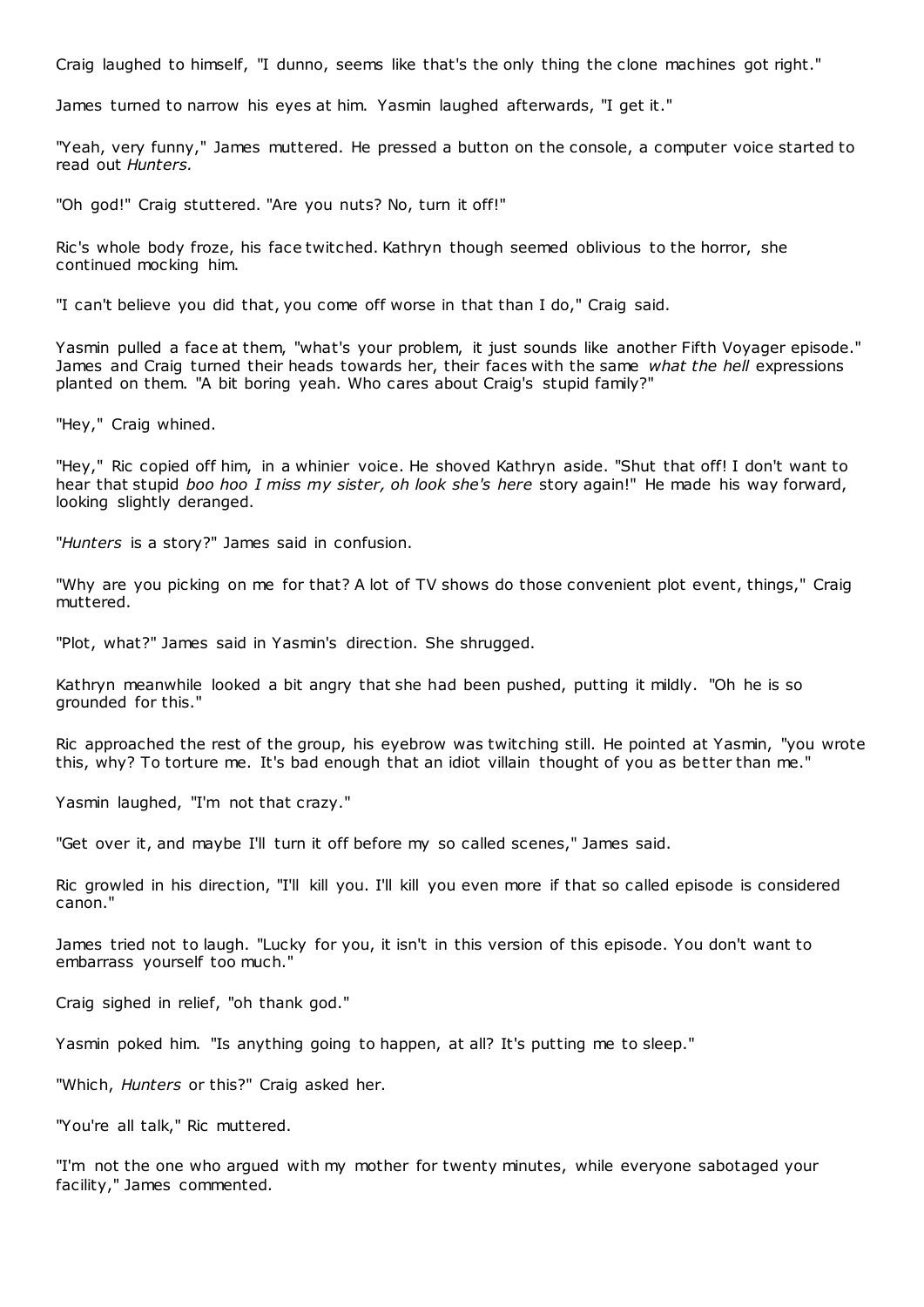"That's it. Let's finish this," Ric grumbled. He threw a punch as hard as he could, at the last second though James grabbed his wrist. He used his spare hand to knock his clone to the ground.

Kathryn smiled as the one sided fight kept going, just like that. "Finally, you can tell I didn't raise that one. What an ass."

Craig and Yasmin smirked in her direction. James stopped what he was doing long enough to turn his head and laugh at her. He then continued.

"Mum, you're funny," Yasmin commented.

Kathryn didn't get it, "aaaw, thank you."

Lena and Naomi ran into the room just as Ric was knocked onto the ground again. He looked up and he saw the two new arrivals. James blocked his view as he stepped up to him, "I think you need some Slayer strength Ricky."

"Well let's get some," Ric growled. He jumped up, he managed to quickly get a hit in. It didn't matter, James hit him again, he fell to the ground.

"Need some help?" Lena asked.

James laughed, "no thanks."

The others soon joined them, each one grimaced as the ending of Hunters was read out. Tom laughed, "oh, she cut the ending. That was the best part."

"Shhhhh," everyone else snapped.

Daniel walked up to the computer, as usual a cigarette was hanging out of his mouth. He pressed a button on the computer.

"No, you idiot!" Ric yelled.

"What? God, take a pill," Daniel said.

The computer then said, "The Fight."

"Oh god," Craig stuttered. "Let's get out of here!"

"Good plan," Lena said. Craig pushed passed the others to get to the exit, but it was too late.

The computer continued, "My Holodate program! The host and audience have gone loopy!"

Everyone stopped what they were doing, and stared at Craig. He didn't even dare turn back, he ran for it.

Lena giggled, "oh god, I forgot how desperate Season One Craig was."

"I forgot about all the exclamation marks," Kathryn shuddered.

James shrugged. He threw in an extra punch, this time knocking Ric unconscious. "Well he was very upset about it."

In: "Chakotay to Lena. The shield is down, good work. Prepare for transport."

Daniel finished his cigarette as the others left the room. "Well it was nice knowing you." He threw it away, it landed nearby the computer currently reading.